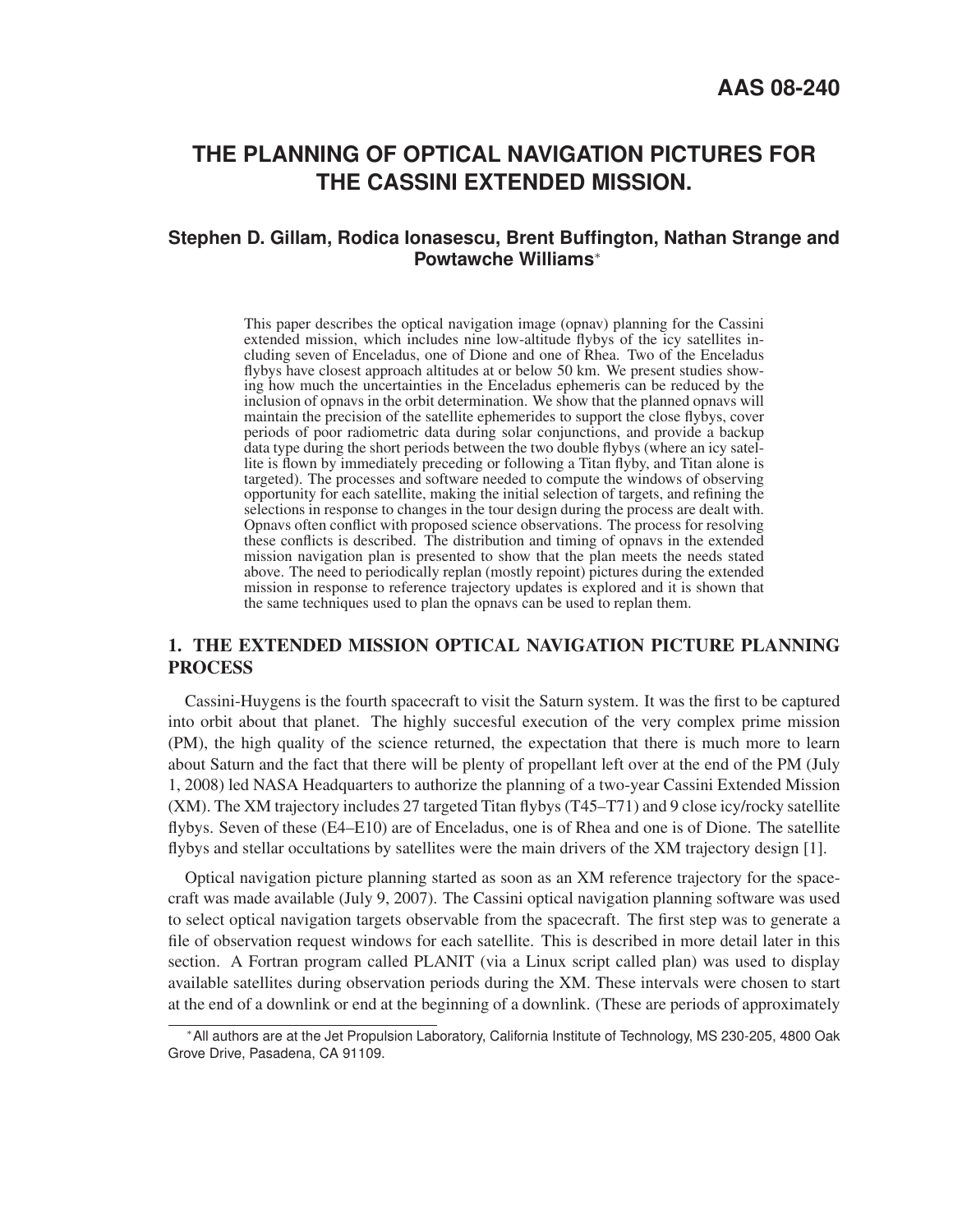nine hours each day when the spacecraft is Earth-pointed to return science and houskeeping telemetry to the Earth.) The next step was to generate a list containing observation request periods (start and end times) and numbers of pictures per request. This list contained several hundred entries. Each one was then scrutinized using PLANIT and a target chosen out of the several satellites available at each time. PLANIT was also used to adjust the pointing of each chosen picture to ensure that bright stars were present in each one for accurate inertial pointing. The output of PLANIT was a picture list file of putative picture names, observation times, right ascensions and declinations that was then converted, using another script called VERSEQ, to a picture sequence file containing the picture times, expected satellite image centers (in Cassini Narrow Angle camera [NAC] camera coordinates), expected star centers and the expected picture pointing. The picture sequence file was the deliverable between the optical navigation analyst and the analyst carrying out the OD covariance study. It is also the means by which actual satellite image centers are communicated to the operations OD team. (For a description of this process see [2] and references therein.) It was necessary to iterate this process a number of times. Request windows were added or deleted from the observation request file and the updated picture file by hand-editing and replanning carried out using a script called REDO that runs a Fortran program called REPLAN. REPLAN is very similar to PLANIT, except that it uses the picture list generated in the previous step. All the above routines call a Fortran program (TGP) that finds target coordinates from interpolation of the reference trajectory, and planetary and satellite ephemerides. The above scripts are identical to those used in the prime mission except that they use the XM windows file and that the XM version of VERSEQ also adds the optical data weights to the picture sequence file used in prime mission operations.

REDO and VERSEQ will also be used to tweak the pictures selections or pointings during the XM, in response to updates to the reference trajectory and/or satellite and planetary ephemerides.

In mid-August 2007 all 14 Cassini instrument and navigation teams started entering a preliminary list of observation requests into the Cassini Information Management System (CIMS) [2]. The opnav navigation list was the same as the one in the picture sequence file. This step was automated by the use of a script and Fortran program that converted the observing request file into an XML file containing the entries required by CIMS to describe each request. This was uploaded to the database once.

The five main Cassini science disciplines, icy/rocky satellites (Mimas, Enceladus, Tethys, Dione, Rhea, Hyperion, Iapetus and Phoebe), Titan, Saturn Magnetosphere (Mag), Rings, and Saturn atmospheric science (Saturn) are represented respectively by the Saturn Orbiter Science Team (SOST), Titan Orbiter Science Team (TOST), the Mag Target Working Team (TWT), Rings TWT, and Saturn TWT. Strawman observing schedules, including Opnavs, are negotiated and refined in consultation with representatives of all the teams at weekly TWT meetings. A major responsibility of the TWTs is determination of the spacecraft attitude waypoints from which all observations must start and to which they must return. Opnavs are scheduled between downlinks and waypoints. [2]. Waypoints are frequently chosen to maximize science return for one or more science instruments. Becuase the Optical Navigation team plans its own waypoint turns it has no special attitude requirements and accepts the waypoints generated by the TWTs. By this means the science observations and opnavs are integrated orbit by orbit. These will be assembled into sequences of thirty to forty days over the next two years. The sequence boundaries were determined by the science planning team before the above process started.

The first subsequence (S42) of the XM is scheduled for delivery to the Cassini project on February 20, 2008. It must contain the final targets and turns to the targets, waypoints and downlinks. These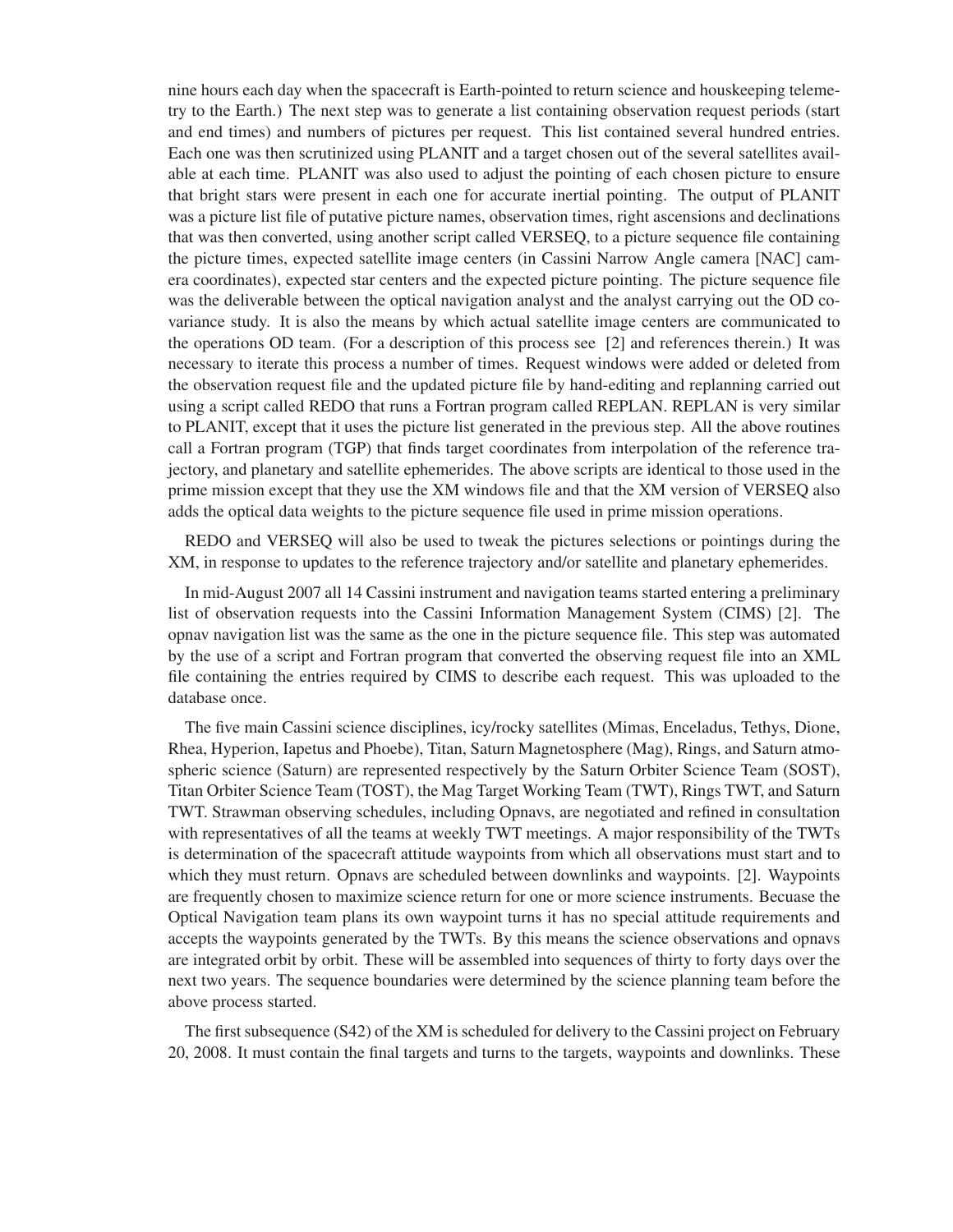will be available from the TWTs by January 25. A 95% complete pointing design must be completed in the 26 days between then and February 20. Changes will made between then and June 14, 2008 primarily in response to the need to minimize wear and tear on the spacecraft's reaction wheels. S42 starts execution July 2, 2008 at 19:08 UTC. This aggressive sequence development schedule is typical of the extended mission.

| Leg             | <b>ET Start and End Dates</b> |             | Leg | <b>ET Start and End Dates</b> |             |
|-----------------|-------------------------------|-------------|-----|-------------------------------|-------------|
| s <sub>01</sub> | 05-MAY-2008                   | 14-MAY-2008 | s34 | 09-JAN-2009                   | 19-JAN-2009 |
| s02             | 14-MAY-2008                   | 21-MAY-2008 | s35 | 19-JAN-2009                   | 28-JAN-2009 |
| s03             | 21-MAY-2008                   | 29-MAY-2008 | s36 | 28-JAN-2009                   | 17-FEB-2009 |
| s <sub>04</sub> | 29-MAY-2008                   | 15-JUN-2008 | s37 | 07-FEB-2009                   | 20-FEB-2009 |
| s05             | 05-JUN-2008                   | 12-JUN-2008 | s38 | 20-FEB-2009                   | 13-MAR-2009 |
| s06             | 12-JUN-2008                   | 19-JUN-2008 | s39 | 03-MAR-2009                   | 15-MAR-2009 |
| s07             | 19-JUN-2008                   | 26-JUN-2008 | s40 | 15-MAR-2009                   | 27-MAR-2009 |
| s08             | 26-JUN-2008                   | 13-JUL-2008 | s41 | 27-MAR-2009                   | 14-APR-2009 |
| s09             | 03-JUL-2008                   | 10-JUL-2008 | s42 | 04-APR-2009                   | 16-APR-2009 |
| s10             | 10-JUL-2008                   | 17-JUL-2008 | s43 | 16-APR-2009                   | 12-MAY-2009 |
| s11             | 17-JUL-2008                   | 25-JUL-2008 | s44 | 02-MAY-2009                   | 17-MAY-2009 |
| s12             | 25-JUL-2008                   | 31-JUL-2008 | s45 | 17-MAY-2009                   | 12-JUN-2009 |
| s13             | 31-JUL-2008                   | 18-AUG-2008 | s46 | 02-JUN-2009                   | 17-JUN-2009 |
| s14             | 08-AUG-2008                   | 15-AUG-2008 | s47 | 17-JUN-2009                   | 13-JUL-2009 |
| s15             | 15-AUG-2008                   | 22-AUG-2008 | s48 | 03-JUL-2009                   | 18-JUL-2009 |
| s16             | 22-AUG-2008                   | 30-AUG-2008 | s49 | 18-JUL-2009                   | 13-AUG-2009 |
| s17             | 30-AUG-2008                   | 16-SEP-2008 | s50 | 03-AUG-2009                   | 19-AUG-2009 |
| s18             | 06-SEP-2008                   | 14-SEP-2008 | s51 | 19-AUG-2009                   | 18-SEP-2009 |
| s19             | 14-SEP-2008                   | 21-SEP-2008 | s52 | 08-SEP-2009                   | 12-OCT-2009 |
| s20             | 21-SEP-2008                   | 28-SEP-2008 | s53 | 02-OCT-2009                   | 23-OCT-2009 |
| s21             | 28-SEP-2008                   | 16-OCT-2008 | s54 | 23-OCT-2009                   | 11-NOV-2009 |
| s22             | 06-OCT-2008                   | 13-OCT-2008 | s55 | 11-NOV-2009                   | 30-NOV-2009 |
| s23             | 13-OCT-2008                   | 20-OCT-2008 | s56 | 30-NOV-2009                   | 18-DEC-2009 |
| s24             | 20-OCT-2008                   | 28-OCT-2008 | s57 | 18-DEC-2009                   | 13-JAN-2010 |
| s25             | 28-OCT-2008                   | 14-NOV-2008 | s58 | 03-JAN-2010                   | 19-JAN-2010 |
| s26             | 04-NOV-2008                   | 12-NOV-2008 | s59 | 19-JAN-2010                   | 14-FEB-2010 |
| s27             | 12-NOV-2008                   | 20-NOV-2008 | s60 | 04-FEB-2010                   | 22-FEB-2010 |
| s28             | 20-NOV-2008                   | 28-NOV-2008 | s61 | 22-FEB-2010                   | 12-MAR-2010 |
| s29             | 28-NOV-2008                   | 15-DEC-2008 | s62 | 12-MAR-2010                   | 29-MAR-2010 |
| s30             | 05-DEC-2008                   | 13-DEC-2008 | s63 | 29-MAR-2010                   | 17-APR-2010 |
| s31             | 13-DEC-2008                   | 21-DEC-2008 | s64 | 17-APR-2010                   | 18-MAY-2010 |
| s32             | 21-DEC-2008                   | 31-DEC-2008 | s65 | 08-MAY-2010                   | 26-MAY-2010 |
| s33             | 31-DEC-2008                   | 19-JAN-2009 | s66 | 26-MAY-2010                   | 11-JUN-2010 |
|                 |                               |             | s37 | 11-JUN-2010                   | 27-JUN-2010 |

Table 1 Start and End Times of the Covariance Study Tour Legs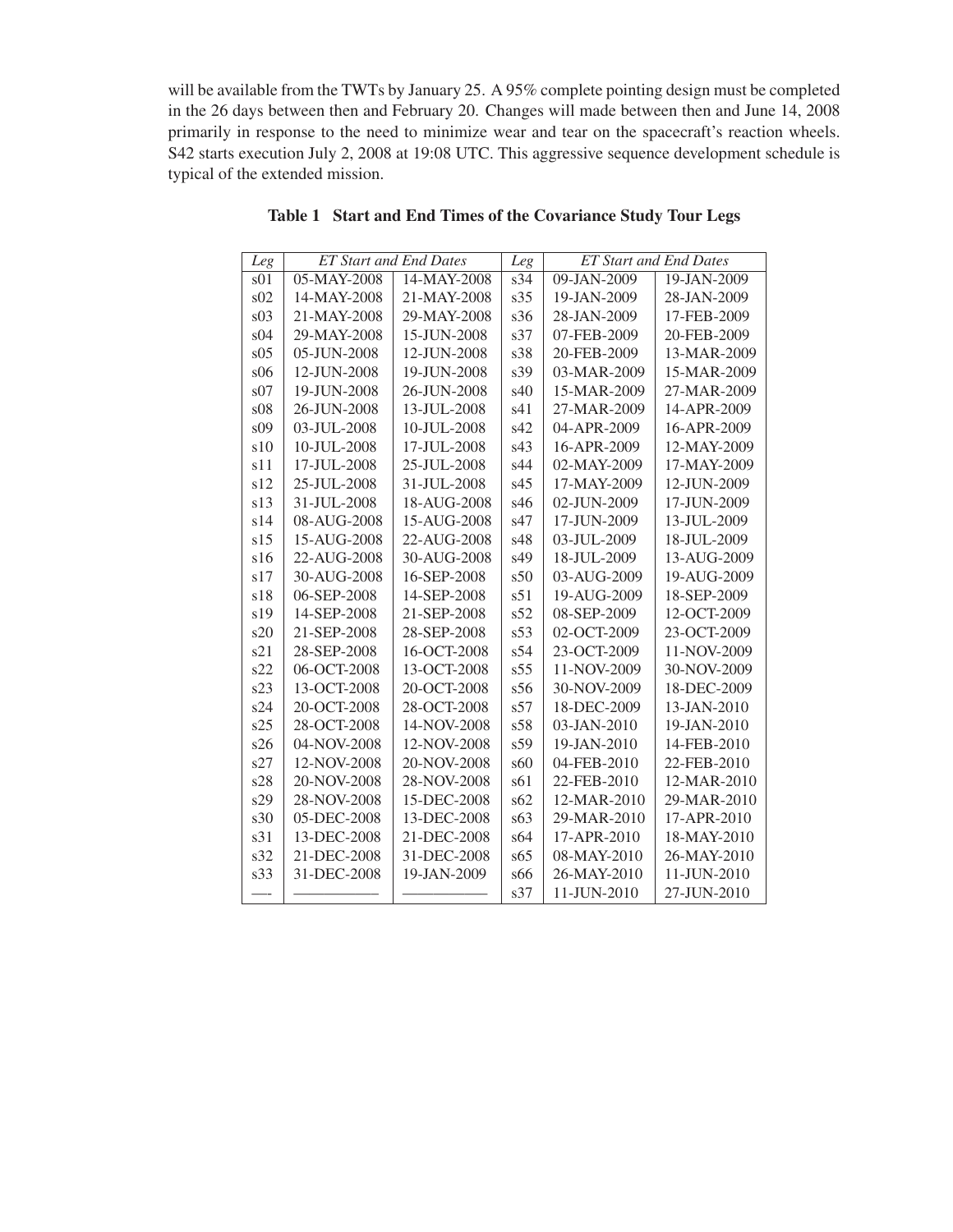### 2. OPTICAL NAVIGATION PICTURE SCHEDULE

Three optical picture sequence files were provided, based on the 070918 [1] reference trajectory, for use in the OD covariance study for the XM. They were used to determine whether the inclusion of optical navigation pictures would reduce targeting errors at the flybys and if they could be used to control satellite ephemeris errors. The first schedule included opnav requests approximately every four days. This was considered to be a good starting point because the spacecraft orbital periods are often rough multiples of four days. This rate of picture taking would provide several optical data samples per orbit. A second picture schedule was supplied with 20 extra requests (approx. 60 pictures) around the solar conjunction periods (herein referred to as the "full" schedule) in 2008 and 2009. A third schedule was created with approximately half the opnav request frequency of the second schedule (herein called the "half" schedule); except around the solar conjunction periods, where all the pictures in the second schedule were retained. The final choice of schedule was intimately related to the tour legs chosen in the covariance study. For this reason the following discussion is presented in terms of the tour legs. Their start and end times are given in table 1. The optical navigation picture schedule is presented in table 2.

Large numbers of pictures at approximately regular intervals of longitude are not needed in the XM to determine the satellite orbits because, except for the long period variations in the orbital longitudes of Mimas, Tethys, Dione, Enceladus, their ephemerides are now very well determined. It is shown in section 6 that a relatively low frequency of opnavs, compared to the PM phases around Saturn orbit insertion, will be sufficient to mitigate against secular buildup of ephemeris errors.

We continue, with the exceptions described below, to follow the prime mission philosophy of negotiating for generic observing time rather than specific pictures [3]. The picture schedules provided for the covariance analyses contained the best choices we could make for individual targets at this time.

The main purpose of the opnavs is to maintain the ephemerides of Mimas, Enceladus, Tethys, Dione and Rhea through the XM. The bulk of the observations are of the inner satellites because they have short periods (0.94, 1.4, 1.9, 2.7 and 4.5 days resp.) requiring observations at relatively short intervals. Hyperion, Iapetus and Phoebe have periods of 21.3, 79.3 and 550.3 days [?] and will will not require ephemeris maintenance. Covariance studies show that these satellites' ephemeris uncertainities do not grow significantly over the XM if opnavs of them are not included in the orbit determination.

The following criteria were applied to the selection of each picture.

1) Saturn's limb should be greater than one diagonal NAC field of view (8.7 milliradians) from the satellite limb. This prevents image contamination by Saturn light scattered off the elements of the NAC optical system into its focal plane.

2) The satellite image diameter should be smaller than 392 pixels. A 300-pixel buffer is placed around the image to prevent it being partially outside the NAC frame if the actual and expected pointing differ.

3) The satellite image diameter should be larger than 20 pixels for Mimas, Enceladus, Tethys, Dione, Rhea and Titan, 15 pixels for Hyperion, 50 pixels for Iapetus, and zero for Phoebe. This ensures that their images have enough pixels for accurate centroiding.

4) Pictures cannot be taken when the spacecraft is inside the E-ring (latitude should be greater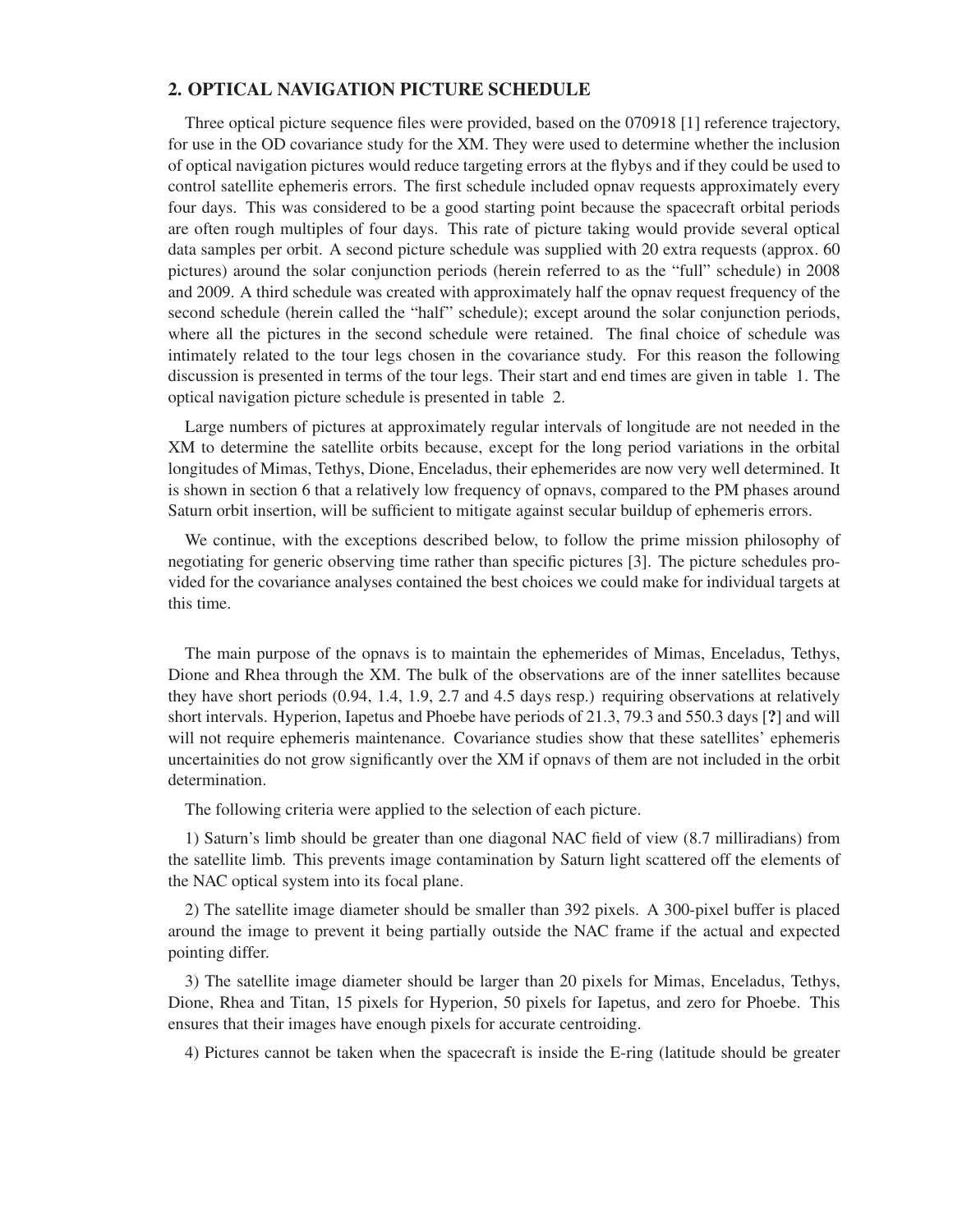| Request Date               | UTC of Ist Obs. | <b>Ist Target</b>      | 2nd Target         | 3rd Target |
|----------------------------|-----------------|------------------------|--------------------|------------|
| 2008-JUL-03                | 16:07           | Mimas                  | Rhea               | Enceladus  |
| 2008-JUL-18                | 2:16            | Mimas                  | Enceladus          | Dione      |
| 2008-JUL-24                | 2:01            | Tethys                 | Hyperion           | Rhea       |
| 2008-JUL-25                | 14:53           | Mimas                  | Enceladus          | Dione      |
| 2008-JUL-27                | 7:22            | Mimas                  | Enceladus          | Hyperion   |
| 2008-JUL-29                | 14:37           | Mimas                  | Hyperion           | Iapetus    |
| 2008-AUG-01                | 14:40           | Enceladus              | Dione              | Tethys     |
| 2008-AUG-03                | 0:55            | Mimas                  | Enceladus          | Dione      |
| 2008-AUG-05                | 17:45           | Enceladus              | Enceladus          | Iapetus    |
| 2008-AUG-07                | 6:40<br>14:10   | Enceladus<br>Mimas     | <b>Iapetus</b>     | Rhea       |
| 2008-AUG-09                | 14:12           | Mimas                  | Enceladus<br>Dione | Iapetus    |
| 2008-AUG-12<br>2008-AUG-17 | 13:40           | Enceladus              | Dione              | Enceladus  |
| 2008-AUG-19                | 13:40           | Tethys                 | Mimas              | Enceladus  |
| 2008-AUG-21                | 13:25           | Mimas                  | Tethys             | Rhea       |
| 2008-AUG-23                | 19:57           | Mimas                  | Enceladus          |            |
| 2008-AUG-24                | 6:10            | Hyperion               | Iapetus            | Iapetus    |
| 2008-AUG-27                | 13:10           | Enceladus              | Tethys             | Rhea       |
| 2008-AUG-29                | 5:25            | Enceladus              | Tethys             | Rhea       |
| 2008-AUG-31                | 5:42            | Tethys                 | Dione              |            |
| 2008-SEP-01                | 5:10            | Enceladus              | Tethys             | Rhea       |
| 2008-SEP-02                | 5:10            | Enceladus              | Dione              | Mimas      |
| 2008-SEP-07                | 5:10            | Enceladus              | Rhea               | Mimas      |
| 2008-SEP-08                | 5:12            | Rhea                   | Iapetus            |            |
| 2008-SEP-11                | 4:25            | Tethys                 | Dione              | Enceladus  |
| 2008-SEP-12                | 4:40            | Iapetus                | Mimas              | Enceladus  |
| 2008-SEP-14                | 12:10           | Enceladus              | Mimas              | Iapetus    |
| 2008-SEP-16                | 12:12           | Mimas                  | Tethys             |            |
| 2008-SEP-18                | 4:35            | Mimas                  | Enceladus          | Enceladus  |
| 2008-SEP-20                | 11:40           | Tethys                 | Dione              | Rhea       |
| 2008-SEP-21                | 11:40           | Tethys                 | Dione              | Enceladus  |
| 2008-SEP-24                | 4:12            | Iapetus                | Mimas              |            |
| 2008-SEP-28                | 11:11           | Enceladus              | Tethys             | Dione      |
| 2008-OCT-02                | 3:00            | Hyperion               | Mimas              |            |
| 2008-OCT-06                | 10:56           | Enceladus              | Tethys             | Rhea       |
| 2008-OCT-10                | 10:58           | Enceladus              | Enceladus          |            |
| 2008-OCT-14                | 10:27           | Dione                  | Tethys             | Dione      |
| 2008-OCT-18                | 10:29           | Tethys                 | Dione              |            |
| 2008-OCT-22                | 2:27            | Dione                  | Rhea               | Hyperion   |
| 2008-OCT-26                | 2:30            | Iapetus                | Mimas              |            |
| 2008-OCT-30                | 9:28            | Mimas                  | Mimas              | Tethys     |
| 2008-NOV-04                | 9:16            | Iapetus                | Dione              |            |
| 2008-NOV-07                | 8:59            | Dione                  | Enceladus          | Hyperion   |
| 2008-NOV-11                | 9:01            | Hyperion               | Enceladus          |            |
| 2008-NOV-15                | 1:00            | Enceladus<br>Enceladus | <b>Iapetus</b>     | Mimas      |
| 2008-NOV-20                | 8:33            | Mimas                  | Mimas<br>Enceladus |            |
| 2008-NOV-23<br>2008-NOV-27 | 14:40<br>8:03   | Dione                  | Tethys             |            |
| 2008-DEC-01                | 13:47           | Dione                  | Rhea               | Enceladus  |
| 2008-DEC-06                | 7:35            | Iapetus                | Tethys             |            |
| 2008-DEC-09                | 13:18           | Iapetus                | Enceladus          | Phoebe     |
| 2008-DEC-13                | 7:06            | Phoebe                 | Mimas              |            |
| 2008-DEC-17                | 12:49           | Enceladus              | Tethys             | Phoebe     |
| 2008-DEC-22                | 6:22            | Rhea                   | Enceladus          |            |
| 2008-DEC-26                | 22:20           | Enceladus              | Tethys             | Hyperion   |
| 2008-DEC-29                | 22:23           | Tethys                 | Dione              |            |
| 2009-JAN-02                | 5:36            | Tethys                 | Enceladus          |            |
| 2009-JAN-06                | 5:39            | Dione                  | Rhea               |            |
| 2009-JAN-10                | 5:07            | Rhea                   | Enceladus          | Iapetus    |
| 2009-JAN-14                | 21:25           | Iapetus                | Hyperion           |            |
| 2009-JAN-18                | 4:23            | Enceladus              | Enceladus          | Rhea       |
| 2009-JAN-22                | 20:56           | Tethys                 | Hyperion           |            |
| 2009-JAN-27                | 3:54            | Dione                  | Rhea               | Enceladus  |
| 2009-JAN-30                | 20:26           | Phoebe                 | Mimas              |            |
| 2009-FEB-03                | 3:25            | Enceladus              | Mimas              | Iapetus    |
| 2009-FEB-08                | 3:27            | Mimas                  | Iapetus            |            |
| 2009-FEB-11                | 2:55            | Mimas                  | Enceladus          | Tethys     |
| 2009-FEB-16                | 2:43            | Tethys                 | Dione              |            |
| 2009-FEB-19                | 2:26            | Dione                  | Rhea               | Mimas      |

Table 2 Optical Navigation Picture Schedule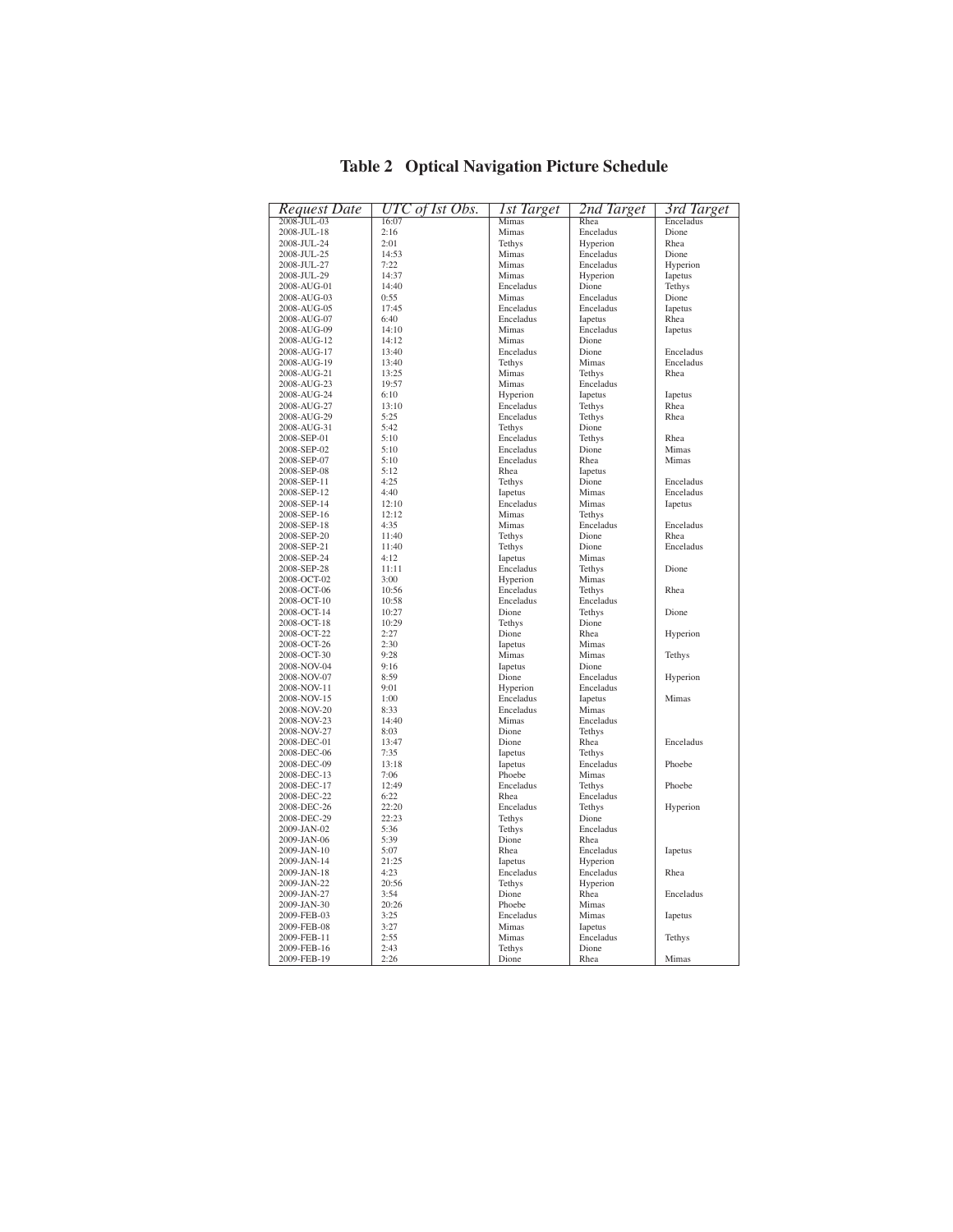| Request Date | UTC of Ist Obs. | 1st Target | 2nd Target | 3rd Target |
|--------------|-----------------|------------|------------|------------|
| 2009-FEB-23  | 2:28            | Dione      | Rhea       |            |
| 2009-FEB-28  | 1:41            | Rhea       | Enceladus  | Iapetus    |
| 2009-MAR-03  | 18:13           | Iapetus    | Phoebe     |            |
| 2009-MAR-07  | 1:11            | Mimas      | Enceladus  | Tethys     |
| 2009-MAR-11  | 1:13            | Enceladus  | Dione      |            |
| 2009-MAR-15  | 17:11           | Dione      | Rhea       | Enceladus  |
| 2009-MAR-19  | 0:43            | Rhea       | Hyperion   |            |
| 2009-MAR-22  | 0:11            | Phoebe     | Hyperion   | Phoebe     |
|              | 23:58           | Dione      |            |            |
| 2009-MAR-27  |                 |            |            |            |
| 2009-MAR-28  | 0:26            | Rhea       |            |            |
| 2009-MAR-29  | 23:41           | Dione      |            |            |
| 2009-MAR-30  | 0:05            | Enceladus  | Mimas      |            |
| 2009-APR-04  | 23:27           | Iapetus    | Phoebe     |            |
| 2009-APR-07  | 22:55           | Mimas      | Enceladus  | Tethys     |
| 2009-APR-12  | 5:12            | Tethys     | Dione      |            |
| 2009-APR-16  | 22:24           | Dione      | Rhea       | Hyperion   |
| 2009-APR-20  | 22:26           | Iapetus    | Phoebe     |            |
| 2009-APR-24  | 21:54           | Mimas      | Enceladus  | Dione      |
| 2009-APR-28  | 4:10            | Dione      | Rhea       |            |
| 2009-MAY-02  | 13:53           | Rhea       | Hyperion   | Iapetus    |
| 2009-MAY-06  | 21:24           | Iapetus    | Phoebe     |            |
| 2009-MAY-10  | 20:52           | Mimas      | Rhea       | Tethys     |
| 2009-MAY-14  | 3:08            | Dione      | Rhea       |            |
|              |                 |            |            |            |
| 2009-MAY-18  | 12:36           | Rhea       | Iapetus    | Mimas      |
| 2009-MAY-22  | 20:07           | Hyperion   | Phoebe     |            |
| 2009-MAY-26  | 19:35           | Mimas      | Dione      | Enceladus  |
| 2009-JUN-01  | 22:21           | Enceladus  | Dione      |            |
| 2009-JUN-03  | 11:33           | Mimas      | Enceladus  | Tethys     |
| 2009-JUN-07  | 19:05           | Phoebe     | Phoebe     |            |
| 2009-JUN-11  | 1:02            | Mimas      | Enceladus  | Dione      |
| 2009-JUN-15  | 18:34           | Enceladus  | Tethys     |            |
| 2009-JUN-19  | 10:31           | Enceladus  | Rhea       | Hyperion   |
| 2009-JUN-23  | 16:48           | Iapetus    | Phoebe     |            |
| 2009-JUN-27  | 0:00            | Enceladus  | Tethys     | Dione      |
| 2009-JUL-01  | 17:32           | Dione      | Tethys     |            |
| 2009-JUL-05  | 9:29            | Enceladus  | Tethys     | Dione      |
| 2009-JUL-09  | 16:01           | Hyperion   | Phoebe     |            |
| 2009-JUL-12  | 9:29            | Enceladus  | Rhea       | Iapetus    |
|              |                 | Enceladus  |            |            |
| 2009-JUL-13  | 8:58            |            | Tethys     | Dione      |
| 2009-JUL-17  | 9:00            | Dione      | Rhea       |            |
| 2009-JUL-21  | 8:27            | Dione      | Enceladus  | Phoebe     |
| 2009-JUL-25  | 8:27            | Iapetus    | Hyperion   | Iapetus    |
| 2009-JUL-27  | 8:29            | Mimas      | Dione      |            |
| 2009-JUL-29  | 7:57            | Mimas      | Enceladus  | Tethys     |
| 2009-AUG-02  | 15:28           | Iapetus    | Enceladus  |            |
| 2009-AUG-06  | 14:56           | Tethys     | Dione      | Enceladus  |
| 2009-AUG-12  | 14:57           | Enceladus  | Enceladus  |            |
| 2009-AUG-14  | 14:25           | Enceladus  | Tethys     | Mimas      |
| 2009-AUG-18  | 14:27           | Dione      | Enceladus  |            |
| 2009-AUG-22  | 20:25           | Enceladus  | Hyperion   | Hyperion   |
| 2009-AUG-26  | 22:49           | Tethys     |            |            |
| 2009-AUG-27  | 23:39           | Dione      |            |            |
| 2009-AUG-30  | 6:10            | Tethys     | Enceladus  | Dione      |
| 2009-SEP-03  | 13:41           | Enceladus  | Enceladus  |            |
| 2009-SEP-05  | 19:39           | Enceladus  | Dione      | Rhea       |
| 2009-SEP-07  | 19:24           | Rhea       | Dione      | Tethys     |
| 2009-SEP-09  | 19:24           | Enceladus  |            | Mimas      |
|              |                 |            | Dione      |            |
| 2009-SEP-11  | 13:11           | Rhea       | Hyperion   |            |
| 2009-SEP-13  | 12:54           | Tethys     | Enceladus  | Iapetus    |
| 2009-SEP-15  | 12:39           | Iapetus    | Phoebe     | Enceladus  |
| 2009-SEP-21  | 12:24           | Mimas      | Mimas      | Rhea       |
| 2009-SEP-23  | 12:09           | Enceladus  | Enceladus  | Dione      |
| 2009-SEP-25  | 12:09           | Mimas      | Enceladus  | Dione      |
| 2009-SEP-28  | 4:41            | Mimas      | Enceladus  |            |
| 2009-SEP-30  | 18:09           | Enceladus  | Dione      | Hyperion   |
| 2009-OCT-02  | 4:09            | Mimas      | Tethys     | Dione      |
| 2009-OCT-04  | 17:54           | Enceladus  | Tethys     | Iapetus    |
| 2009-OCT-06  | 4:26            | Enceladus  | Tethys     |            |
| 2009-OCT-09  | 3:55            | Dione      | Iapetus    | Dione      |

Table 2 Optical Navigation Picture Schedule, continued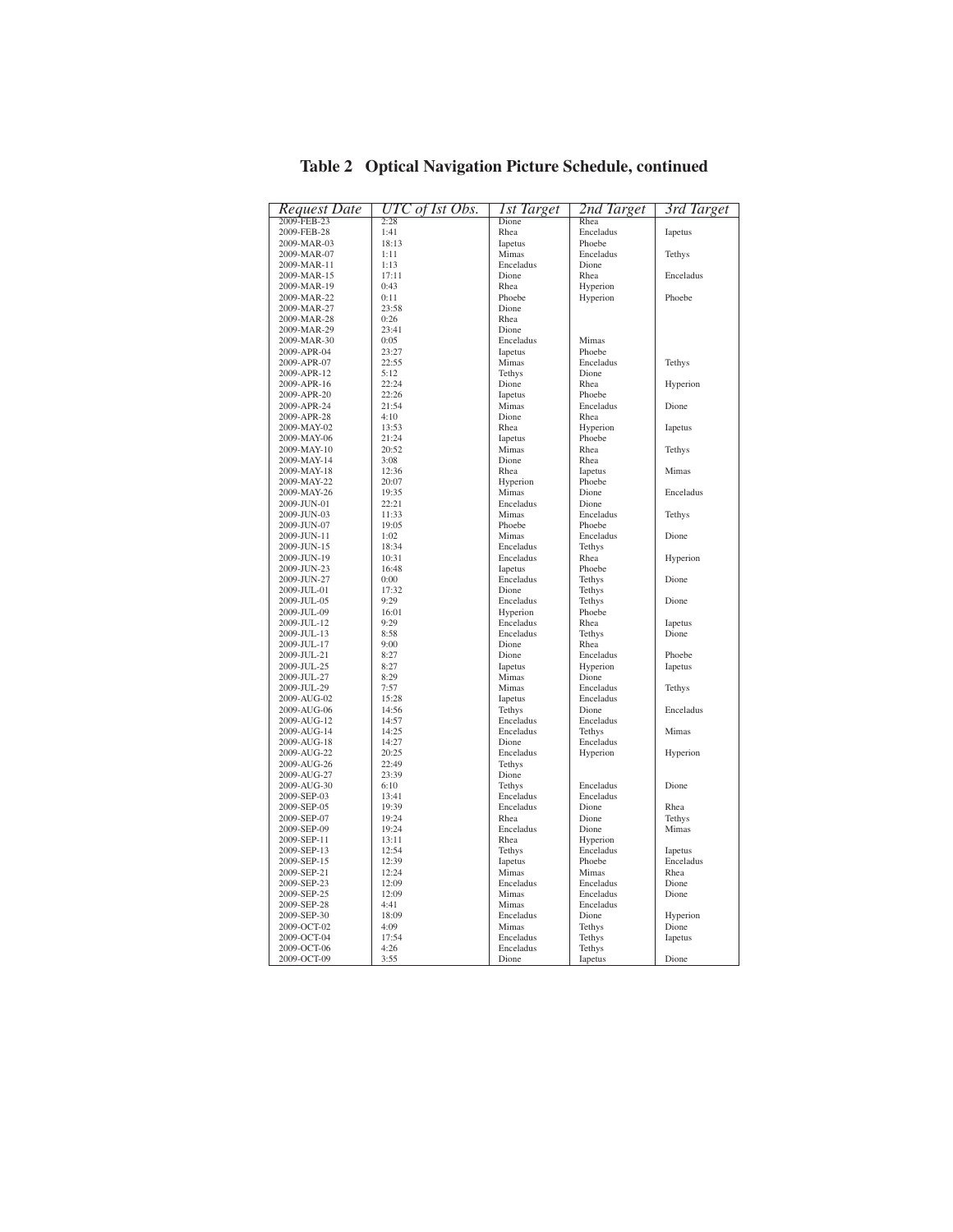| Request Date               | UTC of Ist Obs. | <b>Ist Target</b> | 2nd Target           | 3rd Target |
|----------------------------|-----------------|-------------------|----------------------|------------|
| 2009-OCT-13                | 3:57            | <b>Iapetus</b>    | <b>Iapetus</b>       |            |
| 2009-OCT-17                | 17:10           | Mimas             | Enceladus            | Dione      |
| 2009-OCT-21                | 17:12           | Tethys            | Dione                |            |
| 2009-OCT-22                | 16:55           | Enceladus         | Mimas                | Dione      |
| 2009-OCT-25                | 2:55            | Dione             | Enceladus            | Dione      |
| 2009-NOV-03                | 2:26            | Mimas             | Dione                | Enceladus  |
| 2009-NOV-06                | 2:29            | Dione             | Rhea                 |            |
| 2009-NOV-10                | 2:26            | Mimas             | Dione                | Hyperion   |
| 2009-NOV-10                | 15:57           | Rhea              | Hyperion             | Mimas      |
| 2009-NOV-14                | 15:59           | Tethys            | Rhea                 |            |
| 2009-NOV-22                | 15:30           | Tethys            | Dione                |            |
| 2009-NOV-26                | 0:59            | Tethys            | Rhea                 | Mimas      |
| 2009-NOV-30                | 1:01            | Dione             | Rhea                 |            |
| 2009-DEC-04                | 0:30            | Mimas             | Iapetus              | Hyperion   |
| 2009-DEC-08                | 14:32           | Hyperion          | Iapetus              |            |
| 2009-DEC-13                | 0:01            | Iapetus           | Mimas                | Enceladus  |
| 2009-DEC-16                | 0:03            | Enceladus         | Tethys               |            |
| 2009-DEC-19                | 23:32           | Enceladus         | Dione                |            |
| 2009-DEC-20                | 0:19            | Rhea              |                      |            |
| 2009-DEC-24                | 13:34           | Dione             | Iapetus              |            |
| 2009-DEC-28                | 23:03           | Iapetus           | Enceladus            | Tethys     |
| 2010-JAN-01                | 23:06           | Tethys            | Dione                |            |
| 2010-JAN-05                | 22:34           | Mimas             | Tethys               | Mimas      |
| 2010-JAN-09                | 12:37           | Iapetus           | Iapetus              |            |
| 2010-JAN-13                | 22:05           | Dione             | Rhea                 | Hyperion   |
| 2010-JAN-17                | 22:08           | Dione             | Mimas                |            |
| 2010-JAN-21                | 21:36           | Mimas             | Tethys               | Rhea       |
| 2010-JAN-25                | 11:24           | Tethys            | Rhea                 |            |
| 2010-JAN-29                | 21:07           | Rhea              | Mimas                | Enceladus  |
| 2010-FEB-03                | 4:25            | Enceladus         | Rhea                 |            |
| 2010-FEB-07                | 3:53            | Dione             | Rhea                 | Hyperion   |
| 2010-FEB-10                | 20:25           | Mimas             | Hyperion             |            |
| 2010-FEB-14                | 19:54           | Mimas             | Enceladus            | Dione      |
| 2010-FEB-18                | 3:26            | Enceladus         | Tethys               |            |
| 2010-FEB-22                | 2:54            | Enceladus         | Dione                | Rhea       |
| 2010-FEB-26                | 9:26            | Enceladus         | Iapetus              |            |
| 2010-MAR-06                | 8:57            | Rhea              | Dione                |            |
| 2010-MAR-10                | 18:25           | Enceladus         | Tethys               | Mimas      |
| 2010-MAR-14                | 8:12            | Mimas             | Tethys               |            |
| 2010-MAR-18                | 17:40<br>7:42   | Hyperion          | Iapetus<br>Enceladus | Hyperion   |
| 2010-MAR-22<br>2010-MAR-29 | 7:55            | Iapetus<br>Mimas  | Rhea                 | Tethys     |
| 2010-MAR-30                | 16:57           | Mimas             | Tethys               | Rhea       |
| 2010-APR-03                | 6:25            | Tethys            | Rhea                 | Iapetus    |
| 2010-APR-07                | 6:49            | Rhea              | Hyperion             |            |
| 2010-APR-8                 | 6:25            | Dione             |                      |            |
| 2010-APR-11                | 16:10           | Dione             | Rhea                 | Enceladus  |
| 2010-APR-15                | 23:41           | Enceladus         |                      |            |
| 2010-APR-16                | 0:09            | Mimas             |                      |            |
| 2010-APR-19                | 5:24            | Dione             | Tethys               | Rhea       |
| 2010-APR-22                | 23:11           | Mimas             | Dione                |            |
| 2010-APR-26                | 22:39           | Hyperion          | Phoebe               | Hyperion   |
| 2010-APR-28                | 14:54           | Enceladus         | Tethys               | Dione      |
| 2010-MAY-01                | 22:10           | Dione             | Hyperion             | Enceladus  |
| 2010-MAY-05                | 21:53           | Rhea              | Enceladus            | Mimas      |
| 2010-MAY-09                | 21:54           | Mimas             | Enceladus            |            |
| 2010-MAY-13                | 3:37            | Enceladus         | Tethys               | Dione      |
| 2010-MAY-17                | 3:39            | Iapetus           | Enceladus            |            |
| 2010-MAY-21                | 20:51           | Phoebe            | Mimas                | Enceladus  |
| 2010-MAY-25                | 3:08            | Mimas             | Tethys               |            |
| 2010-MAY-29                | 2:35            | Tethys            | Mimas                | Rhea       |
| 2010-JUN-02                | 12:52           | Tethys            | Phoebe               |            |
| 2010-JUN-06                | 19:49           | Mimas             | Enceladus            |            |
| 2010-JUN-6                 | 20:36           | Rhea              |                      |            |
| 2010-JUN-11                | 12:20           | Enceladus         | Dione                |            |
| 2010-JUN-14                | 1:33            | Tethys            | Dione                | Rhea       |
| 2010-JUN-18                | 11:19           | Hyperion          | Iapetus              |            |
| 2010-JUN-22                | 18:47           | Hyperion          | Enceladus            | Enceladus  |
| 2010-JUN-26                | 18:48           | Dione             | Rhea                 |            |
| 2010-JUN-30                | 0:31            | Rhea              | Phoebe               | Dione      |

Table 2 Optical Navigation Picture Schedule, continued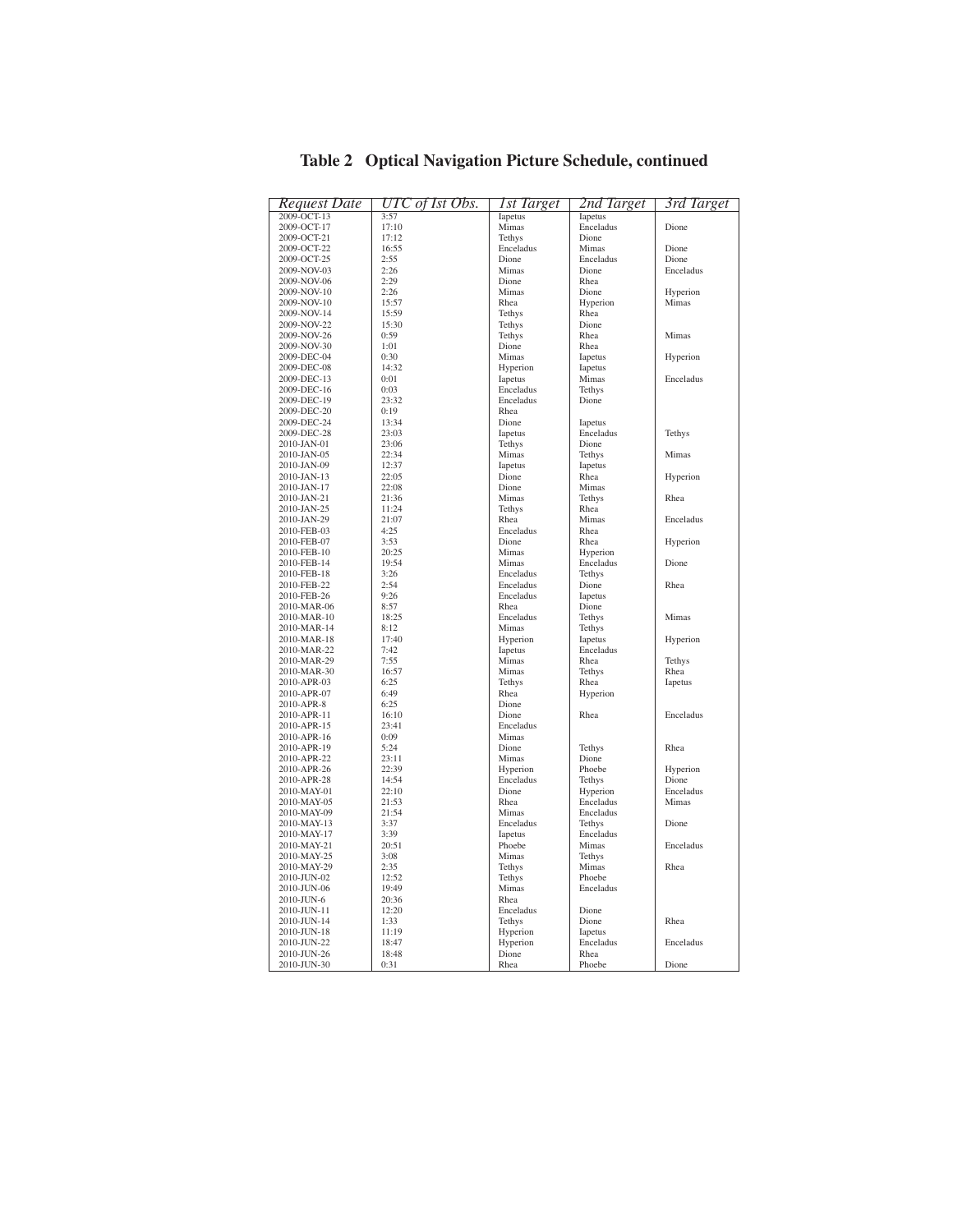than 3 degrees and distance to Saturn greater than 542,410 km). The E-ring extends from the orbit of Mimas to near the orbit of Rhea (mean radius 527,040 km). It consists of microscopic ice and dust particles that make up a highly absorbing and scattering medium resulting in reduced contrast between the target and the background.

5) The satellite image should be separated (in the picture) by at least ten pixels from the F-ring. This prevents the satellite being confused photometrically with the F-ring resulting in centroids biased toward it or centroiding failure.

6) The satellite solar phase angle should be less than 120 degrees (90 degrees for Phoebe). Image centers measured at larger phase angles are unreliable.

7) The solar limb should be more than 15 degrees from the Cassini Composite Infrared Imaging Spectrometer (CIRS) boresight. This is a flight rule intended to protect CIRS from damage due to overillumination. It also protects the NAC which shares the CIRS boresight.

8) The Sun-Earth-Spacecraft angle should be more than 3 degrees. This constraint prevents scheduling opnavs during Solar conjunctions when the spacecraft is Earth-pointed and quiescent.

When these constraints are combined, a set of satellite observing windows results. The first step in the planning process was to generate these windows based upon the 070918 reference trajectory and the satellite and planetary ephemerides used to construct it.

The distribution of acceptable Enceladus picture opportunities can be found by counting the number of Enceladus observing windows that overlap potential opnav request periods. These may be just before a downlink or immediately after one. The list of overlaps was then grouped by tour leg. Opnav requests were, for this simple analysis, assumed to be 90 minutes long. It was also assumed that there would be a maximum of one picture of Enceladus per request period becuase a second picture of the same satellite only 15 minutes after the first does not add significantly to our knowledge of the orbit of that satellite. Turns were included to the first target and from the last target to the waypoint. Thus, opnav observing periods are shorter than the request periods by the total turn time. Opnav turns in the prime mission typically take 15 to 25 minutes. The 25 minute turn will be more common in the XM becuase turn rates will be reduced for slews greater than 60 degrees. This simplifies the sequence integration process by adding extra turn time to avoid the need for reintegration due to reference trajectory updates. The accuracy of this analysis can be judged by comparing the distribution of picture opportunities in figure 1 with the distribution of those selected. This is shown in figure 3.

There are 91 potential observation periods that coincide with observation windows (51 before downlinks and 40 after them) between tour legs s10 and s67, if the average turn time is 15 minutes. The distribution is plotted in figure 1. The number of opportunities drops to 65 if turns of 25 minutes duration are assumed. There are 105 planned Enceladus pictures between s10 and s67. From figure 1 it can be seen that there are no good opportunities to support E4, E5, or E6 with opnavs in the tour legs containing the DCOs for those flybys.

Detailed pointing designs and flight rules checking of each XM sequence will be carried out only weeks from sequence uplink to the spacecraft. The XM planning process provided an opportunity to plan pictures well enough to provide good input to this process. This included adjusting pointing so that at least two reasonably bright stars were in each picture. This avoids ambiguity in the estimated angle of rotation about the direction perpendicular to the image plane. The same data weights, dependent upon the target's apparent diameter, were applied to the predicted centers as are applied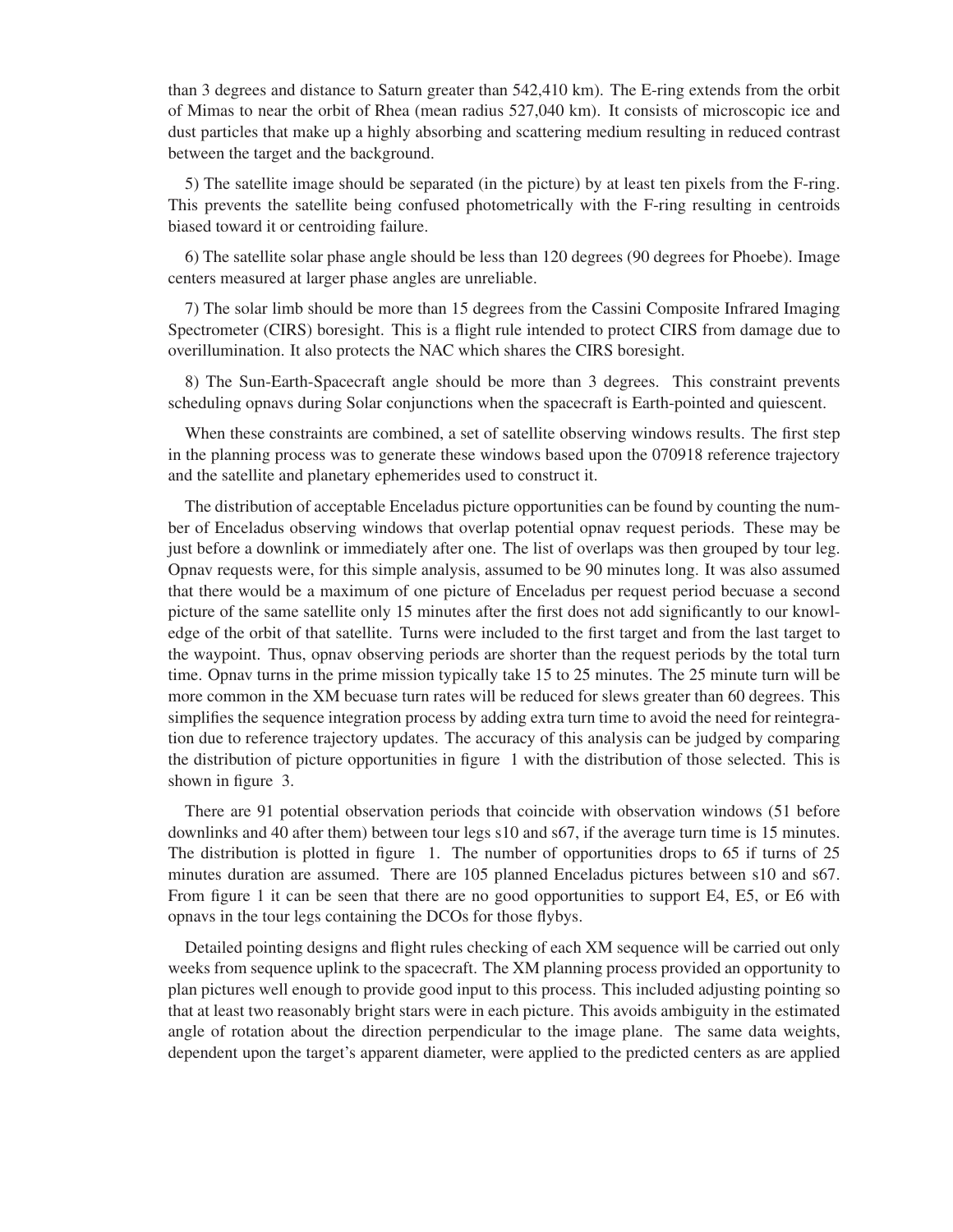

Figure 1 Distribution of Enceladus picture opportunities before downlinks (red bars) and after downlinks (blue bars) in each tour leg. The arrows indicate the legs containing the OD data cutoff for each Enceladus flyby.

to the measured centers in operations.

During the prime mission it was determined that satellite centroids should be weighted proportionally to the image diameter. This was motivated by the fact that the weights applied to the opnav data (measured satellite image centers) when it was combined with the radiometric data during operations OD analysis were consistently larger than center-finding internal errors. Pixel and line components of the centroid are weighted equally according to equation 1

$$
\epsilon = (f^2 + (dD)^2 + (s\epsilon_i)^2)^{1/2} \tag{1}
$$

where  $\epsilon$  is the weight,  $\epsilon_i$  is the error in the measured center calculated by the centerfinding software, f is a minimum value of  $\epsilon$ , d is a factor scaling the predicted apparent diameter D and s scales  $\epsilon_i$ .

The constants  $f, d$ , and s were determined from inspection of the differences between optical estimates of satellite centers and predictions from the satellite ephemeris (which is influenced over short time spans more by the radiometric tracking data than the optical data). The minimum,  $f$ , is set to 0.25 pixel for all the satellites except Hyperion, for which a minimum of 0.5 pixel is used. Stars are given a minimum of 0.1 pixel because their positions are known very accurately. The coefficient s is set to zero for the satellites and unity for the stars. This replaces the internal centerfinding errors for the satellites with an estimate of the errors arising from the varying size of the body. These are almost always larger than the internal errors. When these are larger they are kept. The values of d for the satellites are roughly inversely proportional to their physical radii. See Table 3. The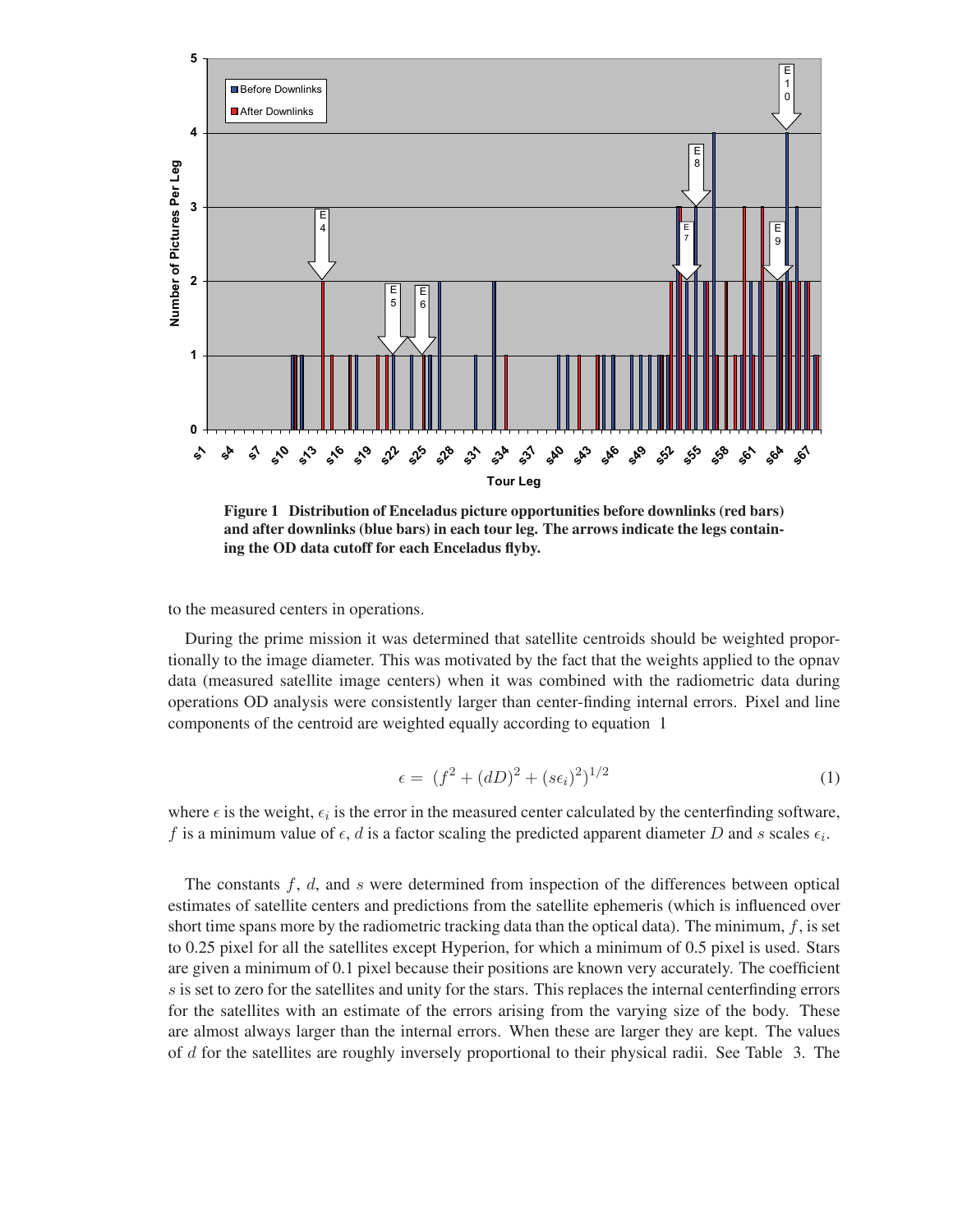parameter,  $d$ , is set to zero for the stars. This reflects the fact that stars have no size and that their errors are photometric and not astrometric.

| Satellite     | Radius (km) | Scale Factor, d |
|---------------|-------------|-----------------|
| Hyperion      | 110         | 0.06            |
| Phoebe        | 110         | 0.04            |
| Mimas         | 196         | 0.02            |
| Enceladus     | 250         | 0.015           |
| <b>Tethys</b> | 530         | 0.01            |
| Dione         | 560         | 0.01            |
| Rhea          | 765         | 0.01            |
| Iapetus       | 730         | 0.02            |
| Titan         | 2575        | 0.02            |

Table 3 Satellite Apparent Diameter Data-Weighting Scale Factors

The obvious exceptions to this observation are listed at the bottom of Table 3. Titan has a very extensive atmosphere with multiple detached cloud layers above the optical limb. Iapetus, as alreday mentioned, has a 1:10 variation in its albedo.

Opnavs were included near the solar conjunctions in 2008 and 2009 when the Sun-Earth-probe angle will be less than 15◦. The frequency of picture requests was increased to approximately one per two days to act as a backup data type in the case of loss or systematic corruption of radiometric tracking data during solar conjunction.

Titan was dropped as an opnav target due to centering errors up to 12.5 pixels (approx 270 km). These were much larger than the 25–50 km estimated prior to launch [5].This is probably due to the haze layers in Titan's atmosphere. A fuller discussion of this issue can be found in [2]. Hyperion is also difficult to analyze because of its chaotic rotation. Titan will not be used in the extended mission and pictures of Hyperion will be taken approximately monthly to maintain its ephemeris. The use of Iapetus will also be minimized because it has a 1:10 variation in its albedo (between the Cassini Regio and the rest of its surface) that is not reflected in the weighting scheme.

Phoebe will continue to be 10 to 12 million km distant. The inner stallites are nearer, have much larger apparent motions, and will be more useful for daily navigation of Cassini. Errors in Phoebe's ephemeris have very little effect on the ephemerides of the other satellites or the spacecraft. There are no flybys of this satellite planned for the XM. Pictures of Phoebe will be taken approximately once a month to maintain its ephemeris. The distribution of satellites observations is shown in figure 2.

The results presented elsewhere in this document used a picture schedule derived in two parts. The first part contains the already-integrated observations from May 5 to July 1, 2008 that are in the prime mission. This included a section from May 31 to July 1, 2008 (sequence 41) that was re-integrated because it is the overlap between the PM and the XM. The section from July 1, 2008 to June 30, 2010 (sequences 42–61) was generated using the philosophy described above. Requests of 1.25 hours (two pictures) alternating with request of 1.5 hours (three pictures) were timed to end at the starts of downlinks given in the Mission Planning strawman downlink schedule [6].

The operational picture schedule will differ from the one discussed here as requests are moved to accommodate high-value science, particularly at Saturn periapses. Typically, these involve moving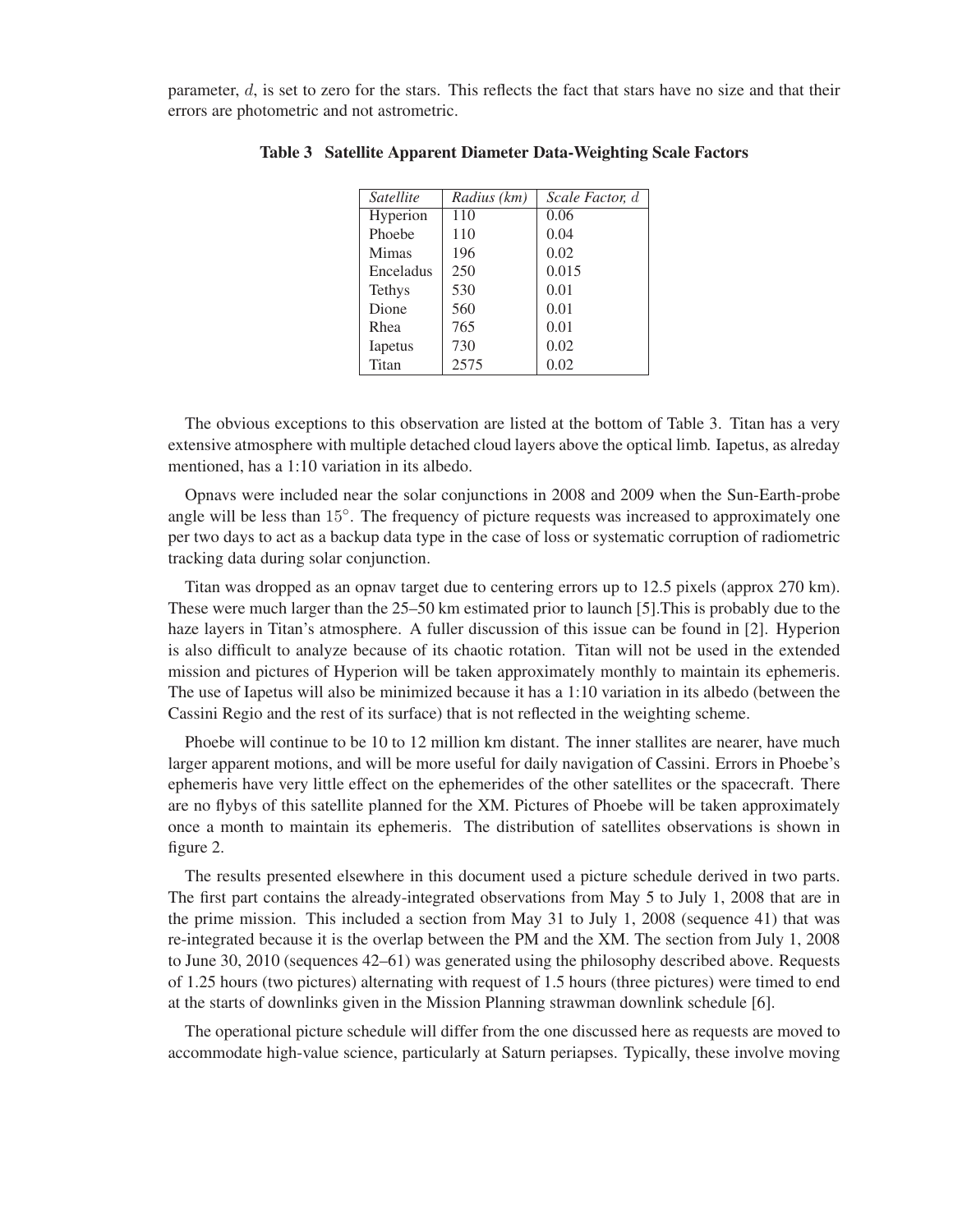

Figure 2 Distribution of Opnav Observations of Satellites.

a request to an adjacent downlink. Since no requests have been identified that must be executed at a particular date and time, all the opnav requests can be moved by a day or so with no adverse effects to navigation. Changes will continue to be made as the target working teams integrate the remainder of the extended mission. There will also be target changes within requests in response to reference trajectory updates during the XM.

Covariance studies presented in section 3 show that the Enceladus ephemeris errors grow between flybys. The RSS 30-day prediction uncertainty, with radiometric data only, rises from 0.5 km at Enceladus-6 flyby (October 31, 2008) to 1.6 km at Enceladus-7 (November 2, 2009). This "runoff" can be to reduced to 1.3 km at E7 by the addition of pictures of Enceladus in this period. Thus approximately half (52) of the Enceladus pictures in the XM are concentrated in this period. Enceladus pictures are included between May 17, 2009 and October 23, 2009 to reduce ephemeris runoff. They peak between September 8, 2009 and October 2, 2009 in the period prior to E7 when the runoff peaks.

Enceladus-4 (August 11, 2008) is the first flyby of the XM and is one of the closest. The OD datacutoff (DCO) for this flyby is on August 6, 2008. It is supported by seven pictures of Enceladus in the 20 days prior to the DCO. Five of these are in the 10 days before the event. The distribution of pictures is broken down by satellite in figures 3, 4, 5, and 6.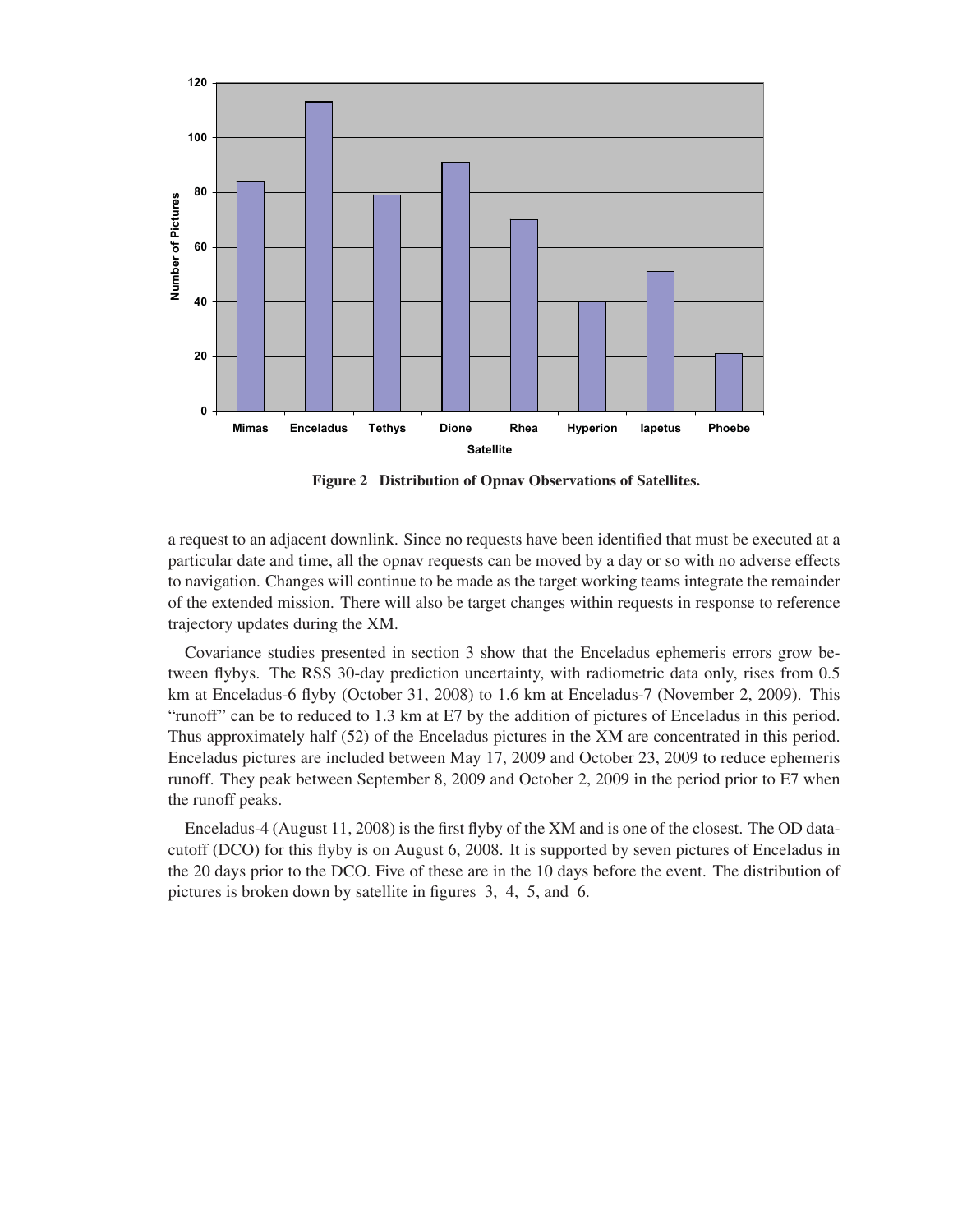

Figure 3 Distribution of Opnavs of Mimas and Enceladus.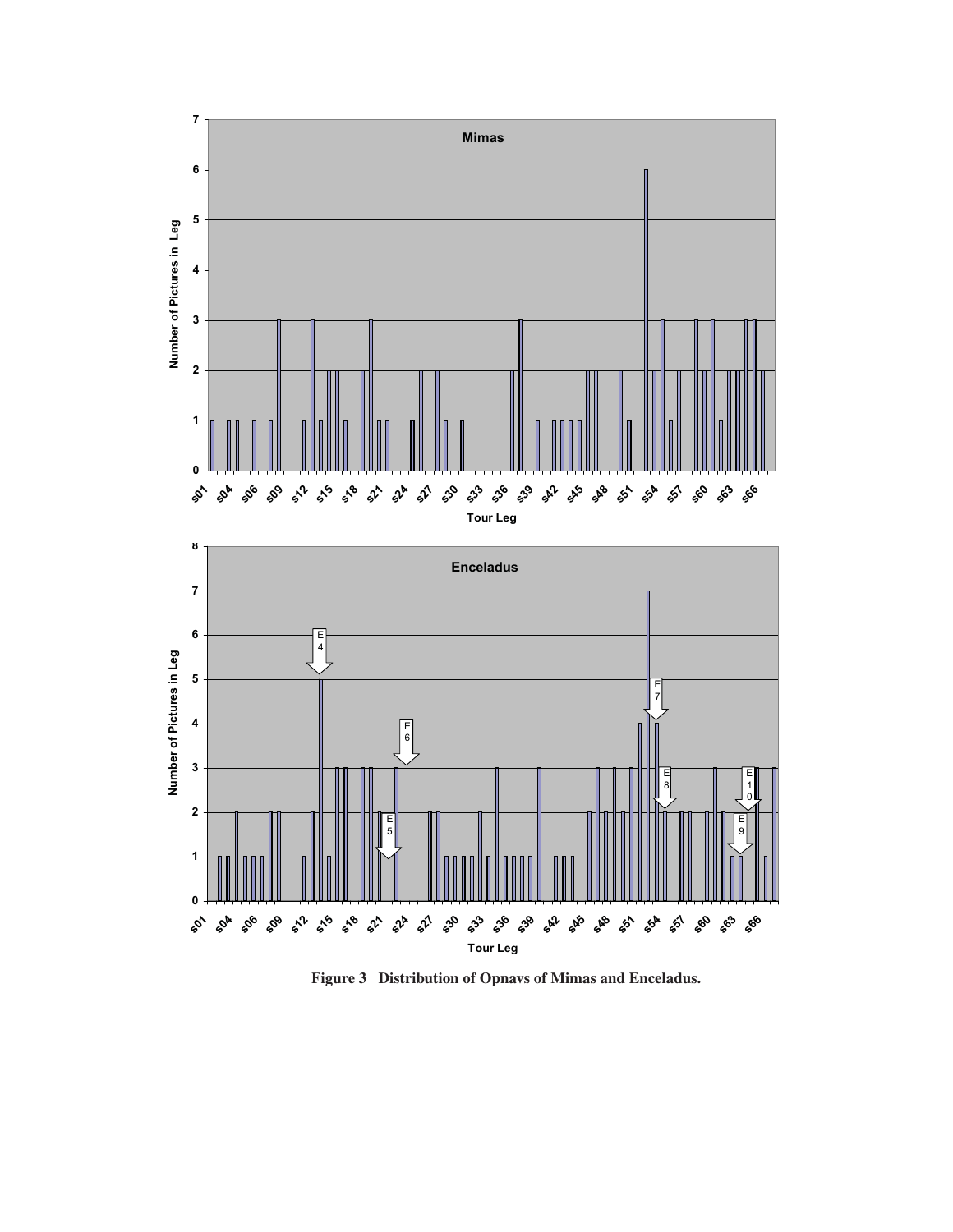

Figure 4 Distribution of Opnavs of Tethys and Dione.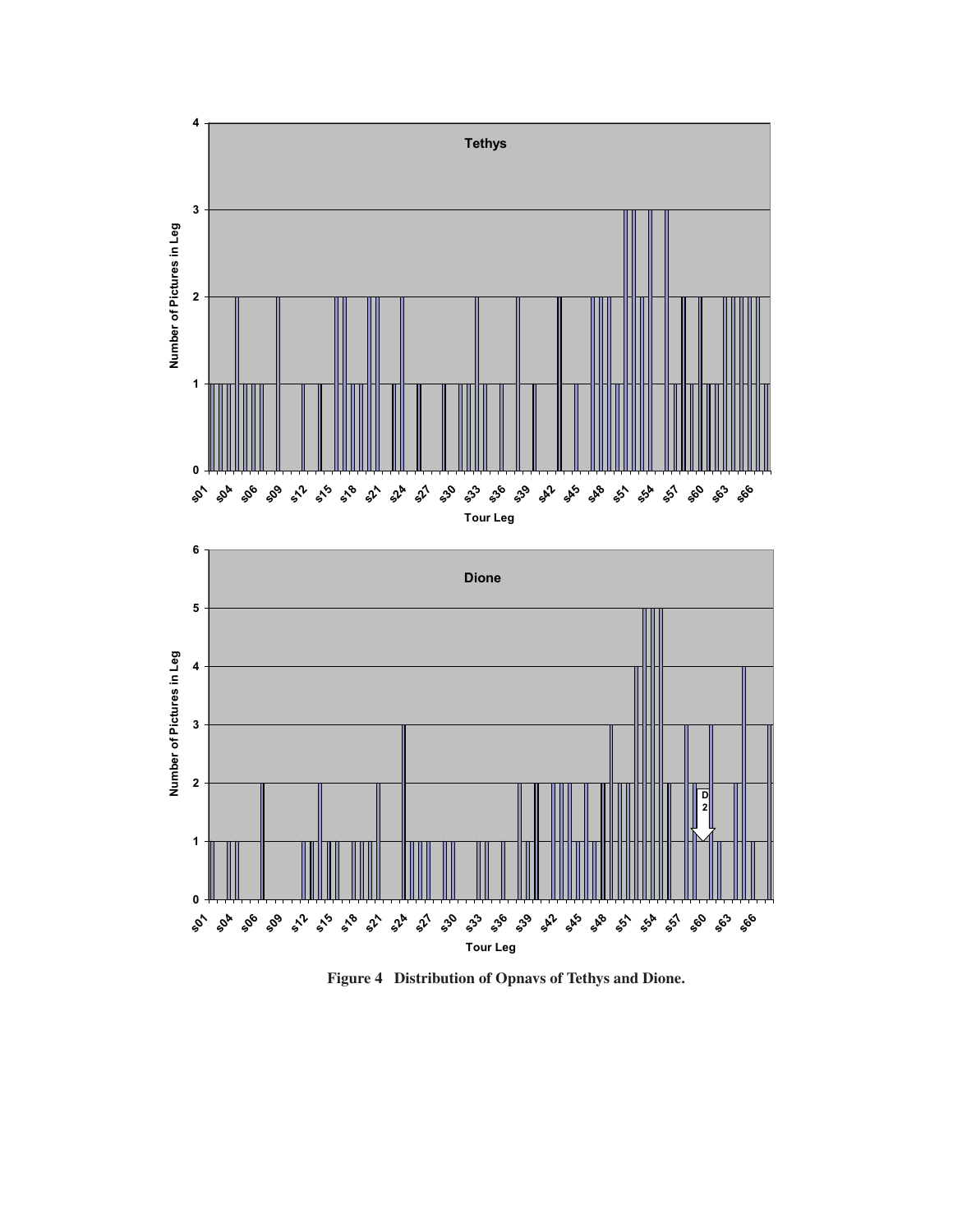

Figure 5 Distribution of Opnavs of Rhea and Hyperion.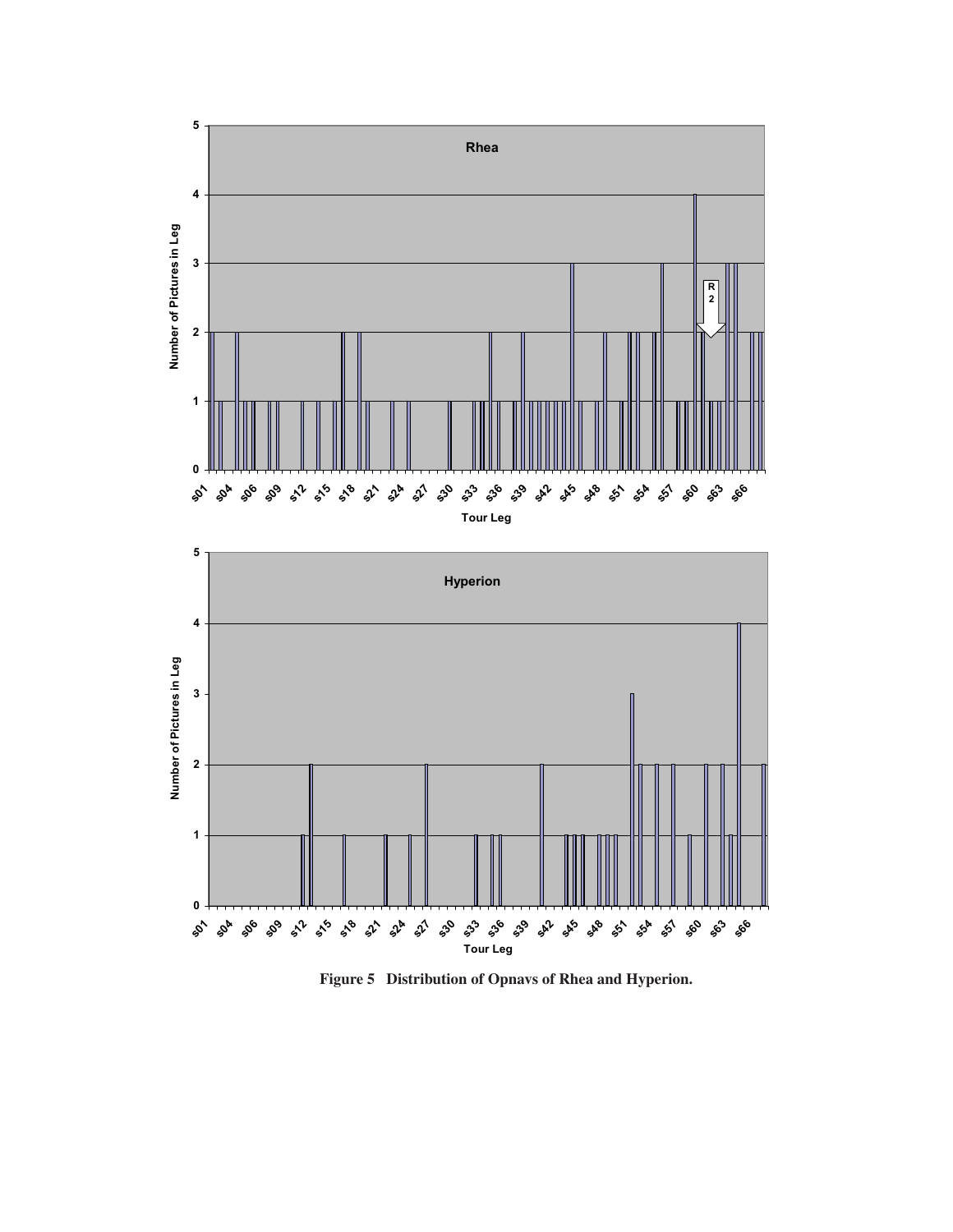

Figure 6 Distribution of Opnavs of Iapetus and Phoebe.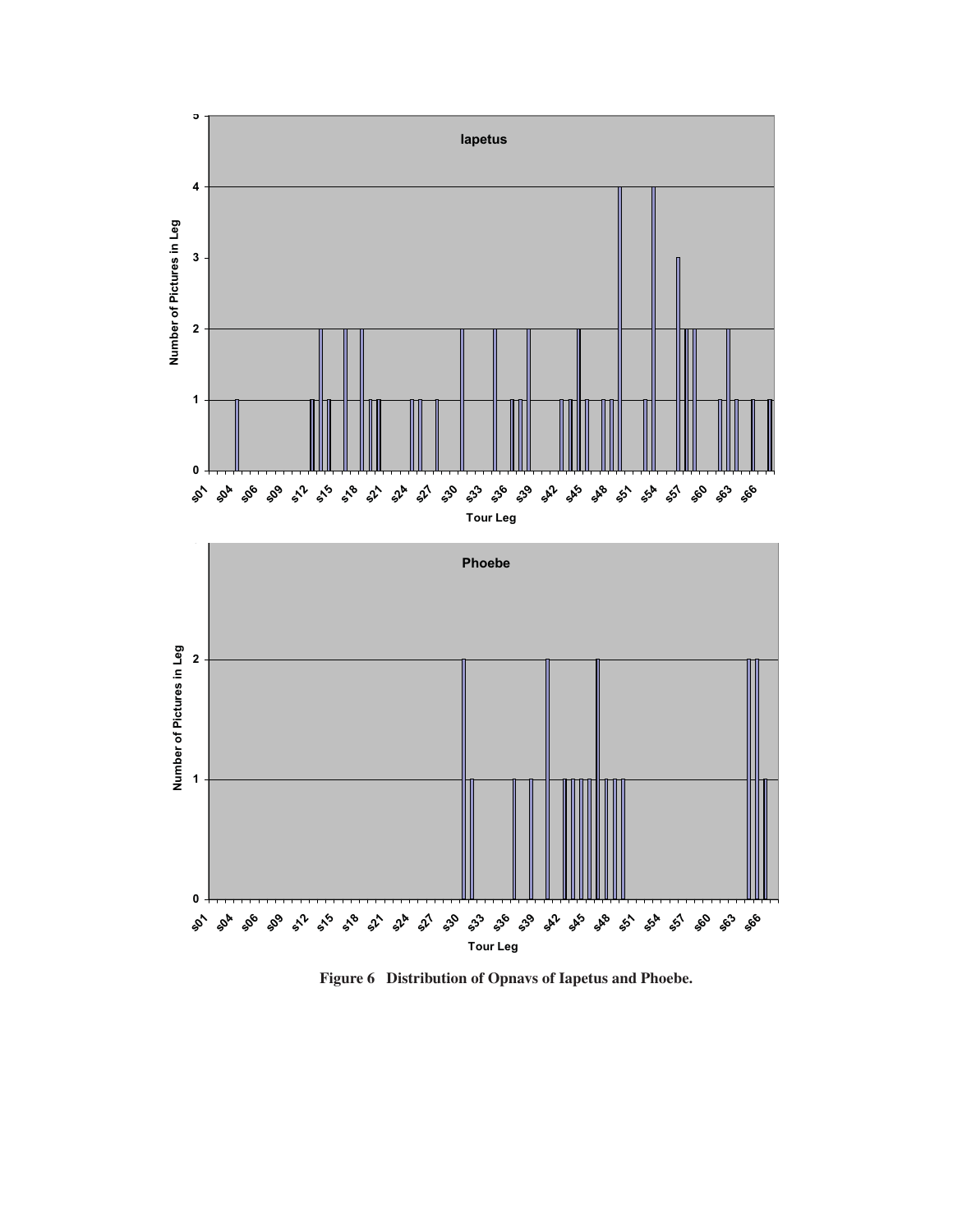## 3. THE INFLUENCE OF THE OPNAVS ON THE EXPECTED OD UNCERTAIN-**TIES**

The magnitude of the B-plane uncertainties depends on the following factors:

1. Where there is only one flyby in the arc, the spacecraft ephemeris cannot be tied to a flyby early in the arc through the gravity signature on the Doppler data. For these arcs, the opnav data is especially helpful.

2. The presence of an apoapsis maneuver within two to three days of the data cutoff for the approach maneuver does not leave enough time in most cases, for the radiometric data to converge the OD solution. Opnavs after the apoapsis maneuver can reduce the out-of-plane components.

3. Flybys occurring during or immediately after a solar conjunction such as Titan-62 (October 12, 2009) are particularly affected by deweighting of the Doppler data or the deletion of all the data at small SEP angles.

The predicted uncertainties are good overall, and for the great majority of the flybys, the Bplane uncertainties at the DCO 2 days before the approach maneuver remain low (under 8 km) even when only radiometric data are used. However, optical data are necessary to prevent satellite covariance runoffs, to accelerate the convergence of some apoapsis maneuvers where the time until the approach maneuver is short, and as a backup data type, especially for the double flybys. The B-plane uncertainties for the Dione flyby are an exception, because they have high values with or without optical navigation pictures (11 km vs. 23 km). This flyby comes two days after T67, being part of a double flyby with Titan. The large B-plane uncertainties result from a significantly big apoapsis maneuver that sets up the flyby with Dione. Because the Dione and Titan flybys are only two days apart, the last control point for designing the approach maneuver and estimating B-plane uncertainties and pointing errors is at the approach maneuver 2 days before the Titan flyby. This double flyby emphasizes the importance of optical navigation pictures when the convergence time between an apoapsis maneuver and an approach maneuver is short. Larger ephemeris errors for the icy satellite also increase the spacecraft ephemeris errors.

The contribution of the optical data can be evaluated by comparing B-plane plots of satellite targeting uncertainties obtained with the full and half optical navigation picture schedules to those obtained using only radiometric data only (RD). The covariance study shows that the inclusion of optical data does not, for many arcs, reduce the B-plane errors below those obtained from using radiometric data only. This is because the satellite ephemerides were very well determined during the PM and further opnavs cannot improve their precision.

The inclusion of optical navigation pictures produce significant reductions in the targeting errors in the arcs containing the T47 through T50 flybys, the T63 flyby after the solar conjuction, and the double flybys with the approach maneuver at two days prior to the first flyby. See figures 8, 9, 10, and 11. These show that for the T47–T50 arcs the errors in the semimajor axis of the B-plane at closest approach are reduced from 4–5 km to approx. 2 km. Figure 7 shows a smaller reduction to below 1 km is seen for T46. For the arc with T63 at the end, the errors drop from 3 km to 2 km due to the opnav just three days before the flyby. See figure 12.

Even when there is no difference in the magnitude of the B-plane uncertainties, the satellite ephemeris errors exhibit a runoff without opnavs but a reduced runoff with opnavs. Enceladus runoff is also reduced between flybys. This can be seen in figures 13 and 14.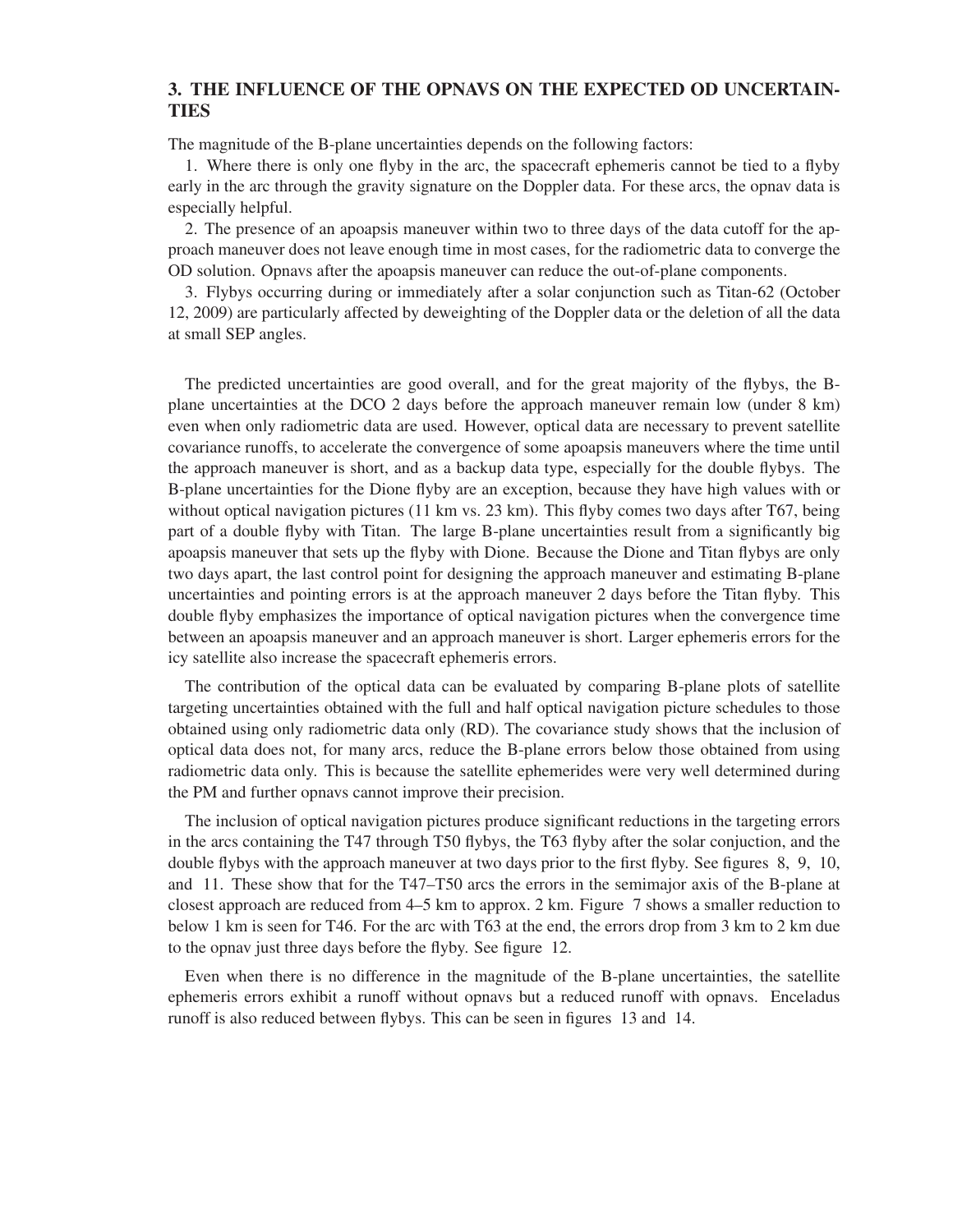

Figure 7 Spacecraft Targetting Errors between Enceladus-6 and Titan-46 Flybys Mapped to the T46 Flyby.



Figure 8 Spacecraft Targetting Errors Mapped to the Titan-47 Flyby.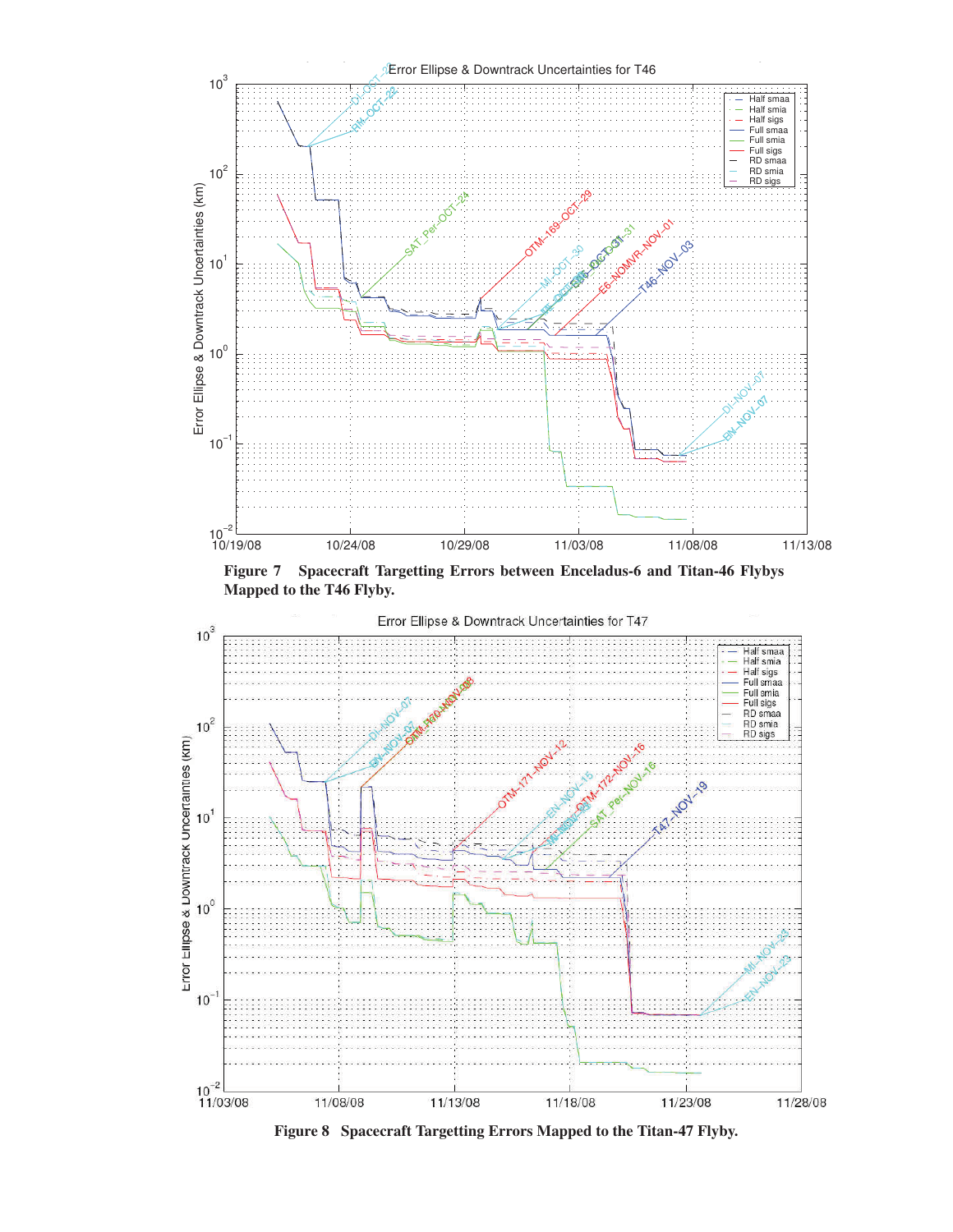

Figure 10 Spacecraft Targetting Errors Mapped to the Titan-49 Flyby.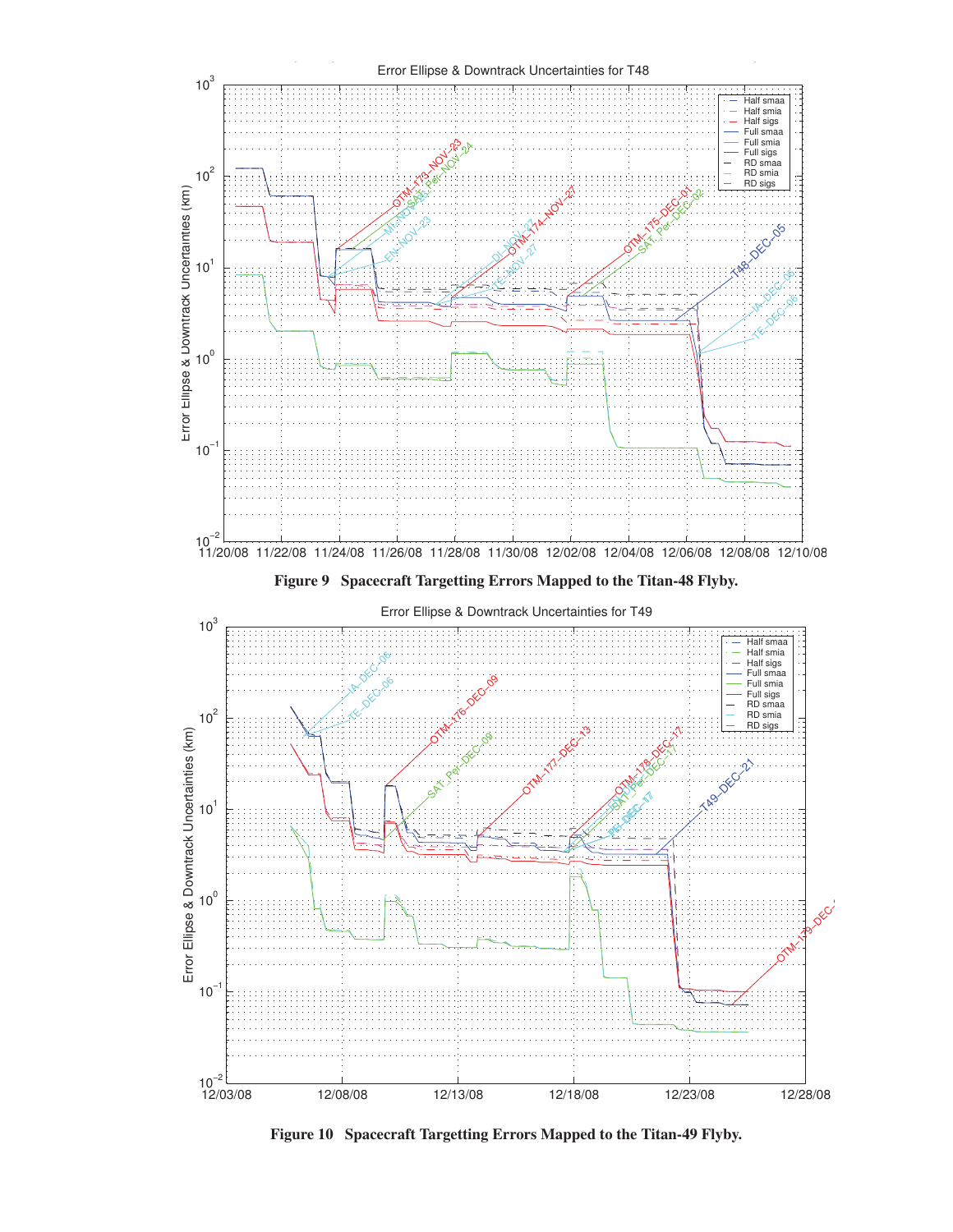

Figure 12 Spacecraft Targetting Errors Mapped to the Titan-63 Flyby.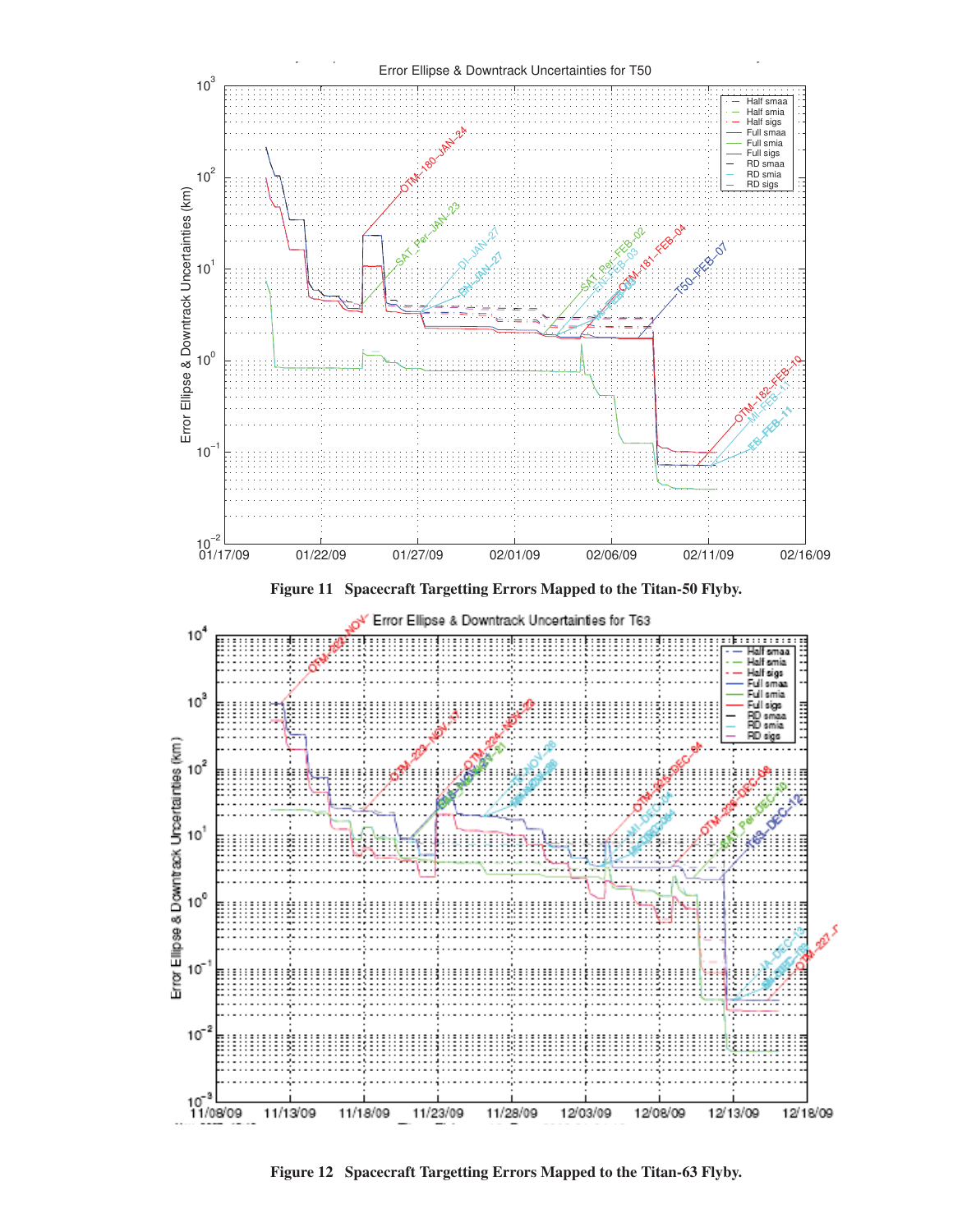

Figure 13 Ephemeris Errors for Enceladus with Radiomentris Data Only in the Orbit Determination.



Figure 14 Ephemeris Errors for Enceladus with Radiomentris Data and the Full Picture Schedule in the Orbit Determination.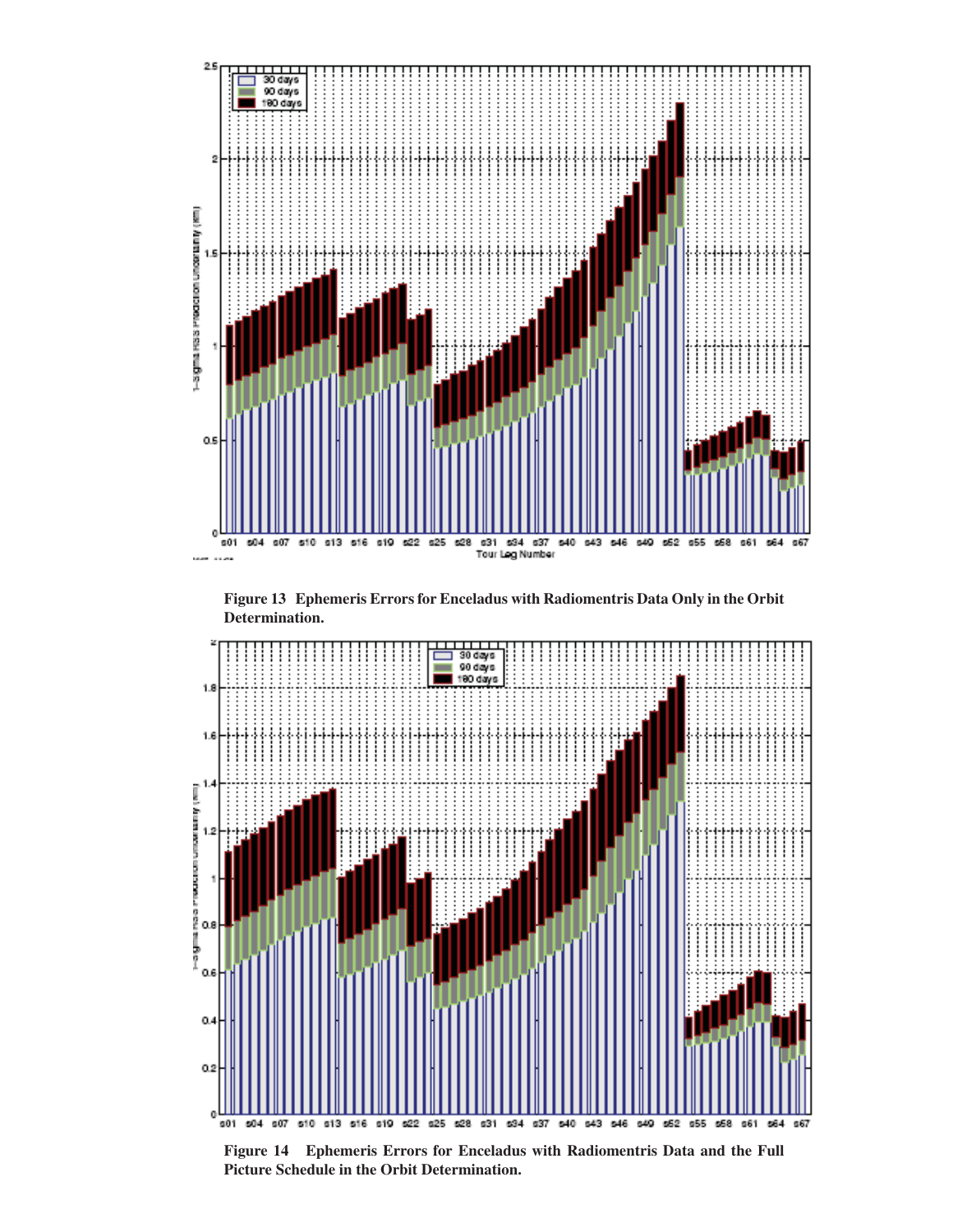## 4. PROPELLANT SAVINGS FROM OPNAVS

Maneuver analysis showed that there was a cost on average, of approximately 5 m/s in  $\Delta V$  (with a corresponding use of propellant) for each flyby. There are two to four maneuvers between Titan flybys, of which two may be deterministic and two may be statistical. (Deterministic maneuvers are required by the trajectory design; statistical maneuvers are those which are required only to correct trajectory errors. These may be due to underburns, overburns, pointing errors, OD errors due to mismodeling, or future  $\Delta V$  events that deviate from their predictions.) The  $\Delta V$  adds up, over the XM, to 224 m/s, at the 95% confidence level, when the expected statistical manoevers are included. As can be seen from figure 15 the total  $\Delta V$  is reduced to 220 m/s with the inclusion of the full opnav picture schedule in the OD.



Figure 15  $\Delta V$  Savings From Including Optical Navigation Data in the Orbit Determination.